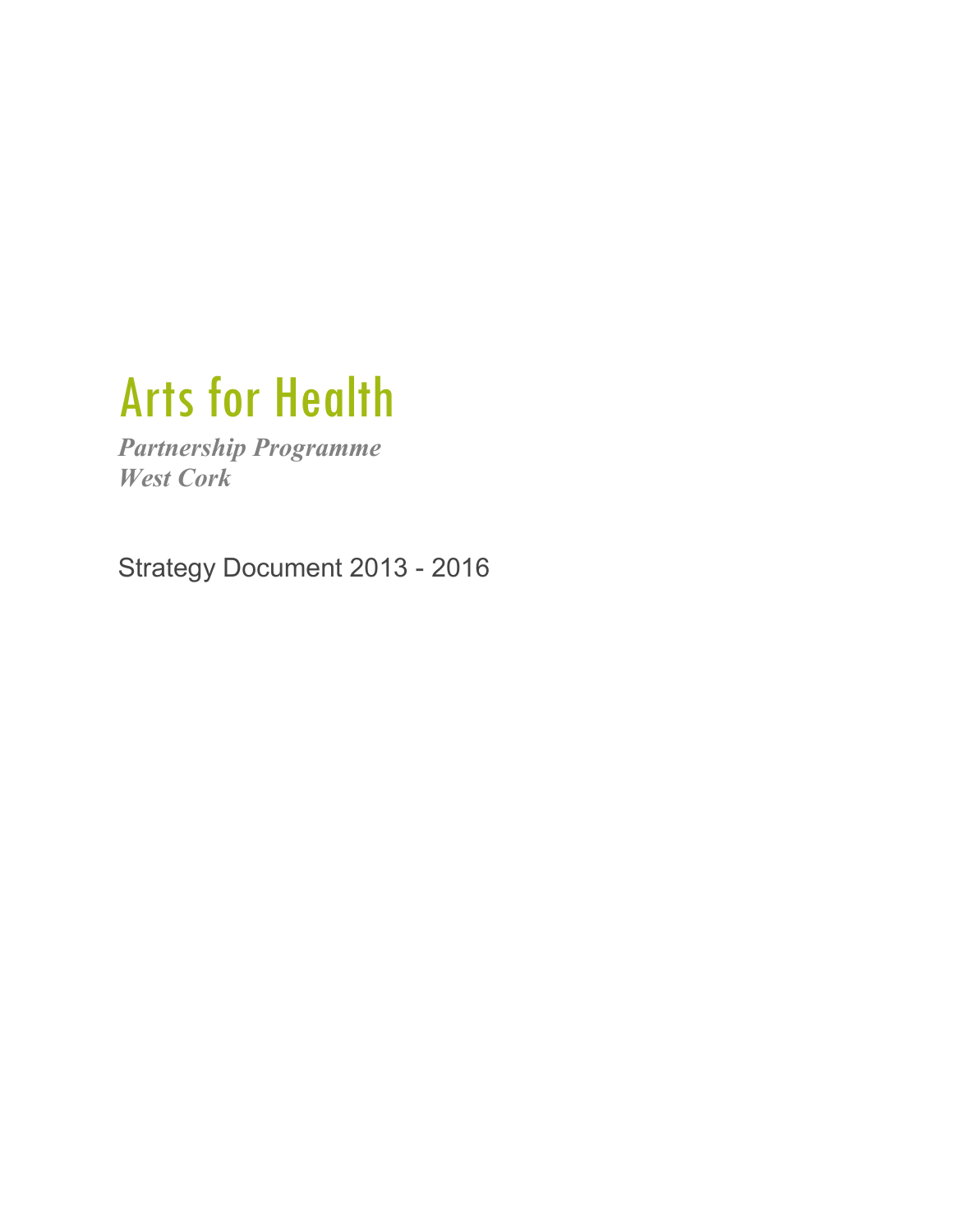*Arts for Health* is a partnership programme based in West Cork implementing a managed arts programme for older people in healthcare settings, embedded into the community hospitals and day care services.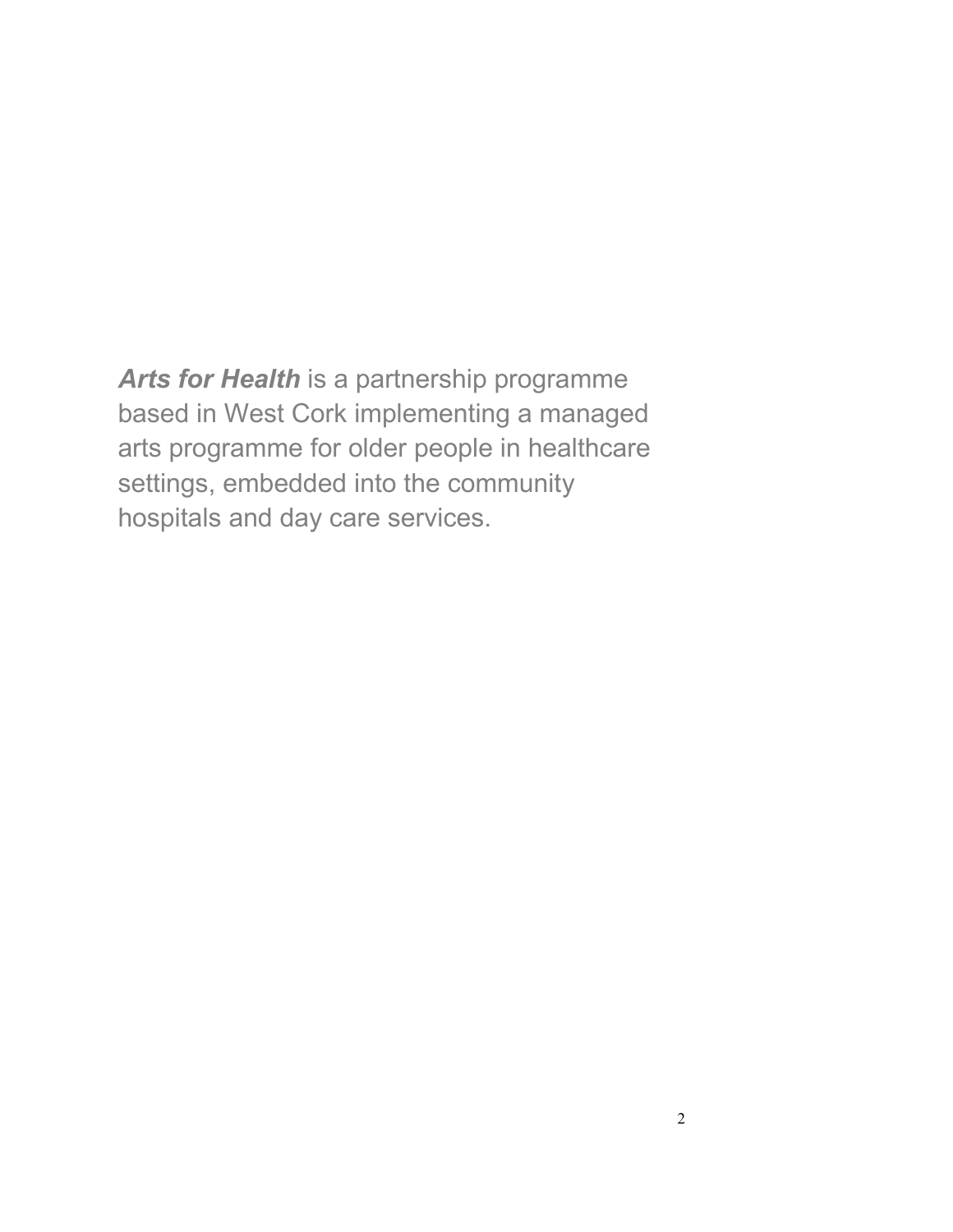*We enjoy being part of the programme and appreciate the stimulation it provides for our residents. I think that we have been very fortunate with the artists who work here. Every one of them have been totally professional and committed to supporting participants express their creative abilities. Long may it continue. CNM2, Castletownbere Community Hospital*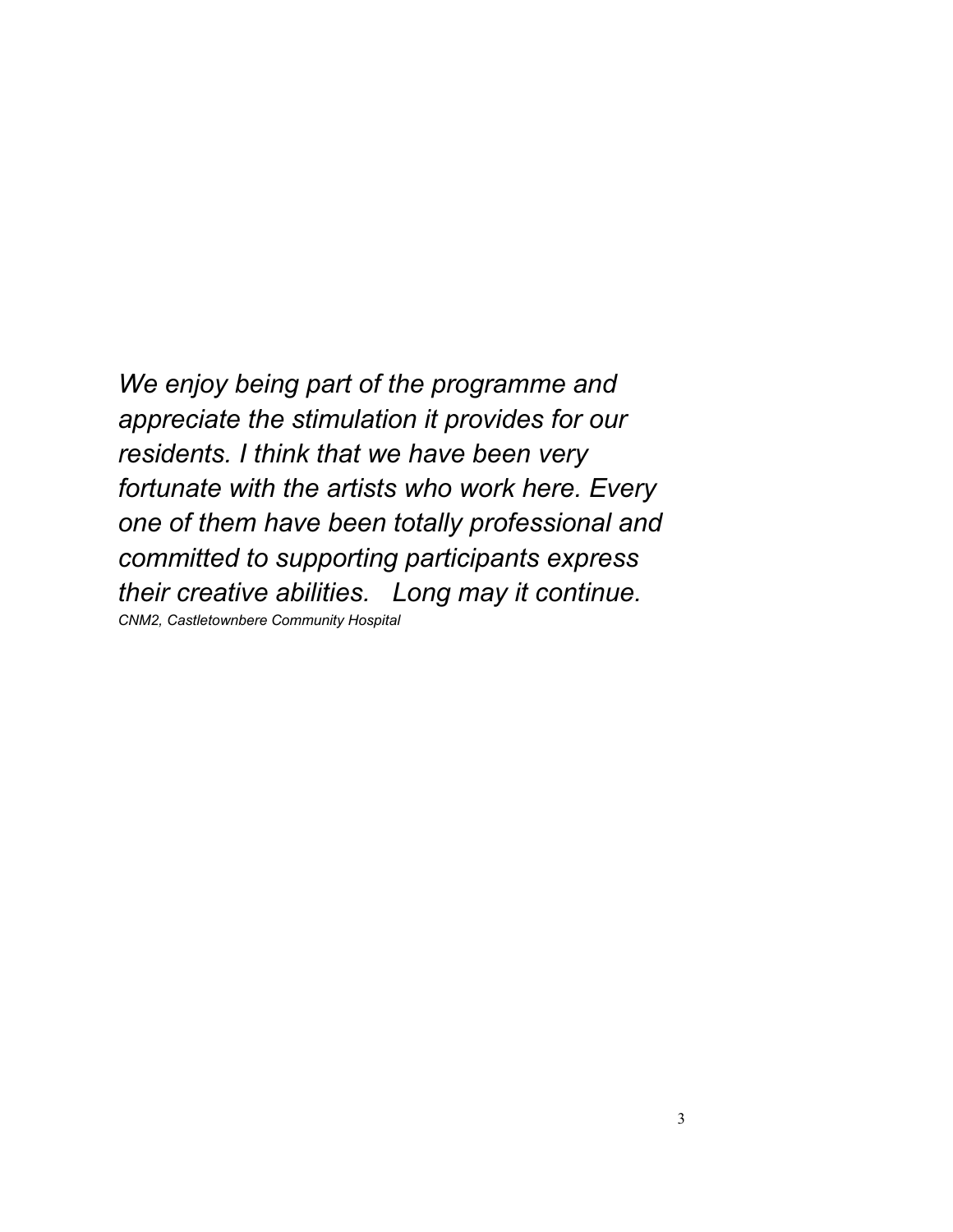### Arts for Health Programme

The programme takes place in eleven geographically dispersed rural locations. There are five community hospitals; Skibbereen, Schull, Dunmanway, Clonakilty, Castletownbere and five day care centres; Skibbereen, Dunmanway, Clonakilty, Castletownbere, Bantry, and Bantry General Hospital, Care of the Elderly Unit.

There are two key aspects of the Arts for Health programme.The first is the management structure and interagency partnership. This comprises of four agencies; West Cork Arts Centre, Cork County Council, Cork Education & Training Board and the Health Service Executive (HSE). The HSE is represented by Cork Arts and Health Programme, Health Promotion Department, Nursing Directors of Community Hospitals and the Day Care Centres, West Cork.

Each partner has a different remit and rationale; life-long learning, access to arts, excellence in arts and health and fulfilment. These agencies work together as equal partners, each bringing to the programme their own area of expertise, creativity, responsibility and financial support.

The programme is managed by a central body, West Cork Arts Centre. The centre based coordinator manages the programme, operate the budgets, advocates for the programme and supports the artist team.

The second is the Arts for Health artists' team. These artists, each with distinctly different practices, have developed professional competence in working with older people. They work to deliver an appropriate and meaningful arts programme for the participants.

The artists mostly work independently in each setting, occasionally working in pairs, to deliver projects. In support of their work they participate in monthly team meetings, take part in continuing professional development, feed into an online resource, document and record their progress and lead workshops with peers and healthcare professionals. Placement, learning and mentor opportunities for artists developing their arts and health practice form an integral part of the programme.

The programme is integrated into the culture of the care setting which allows ideas and individual creative interests of the participants to be nurtured, developed and implemented over time. Projects, collaborations and celebrations form focal points for experimentation and exchange.

The *Community Hospital Arts Programme* focuses on consistence of delivery and is tailored to the participant's creative need. It is structured around a weekly group workshop and regular one to one support to encourage and develop individual creative ideas. The content of the workshops evolve and change responding to the exchange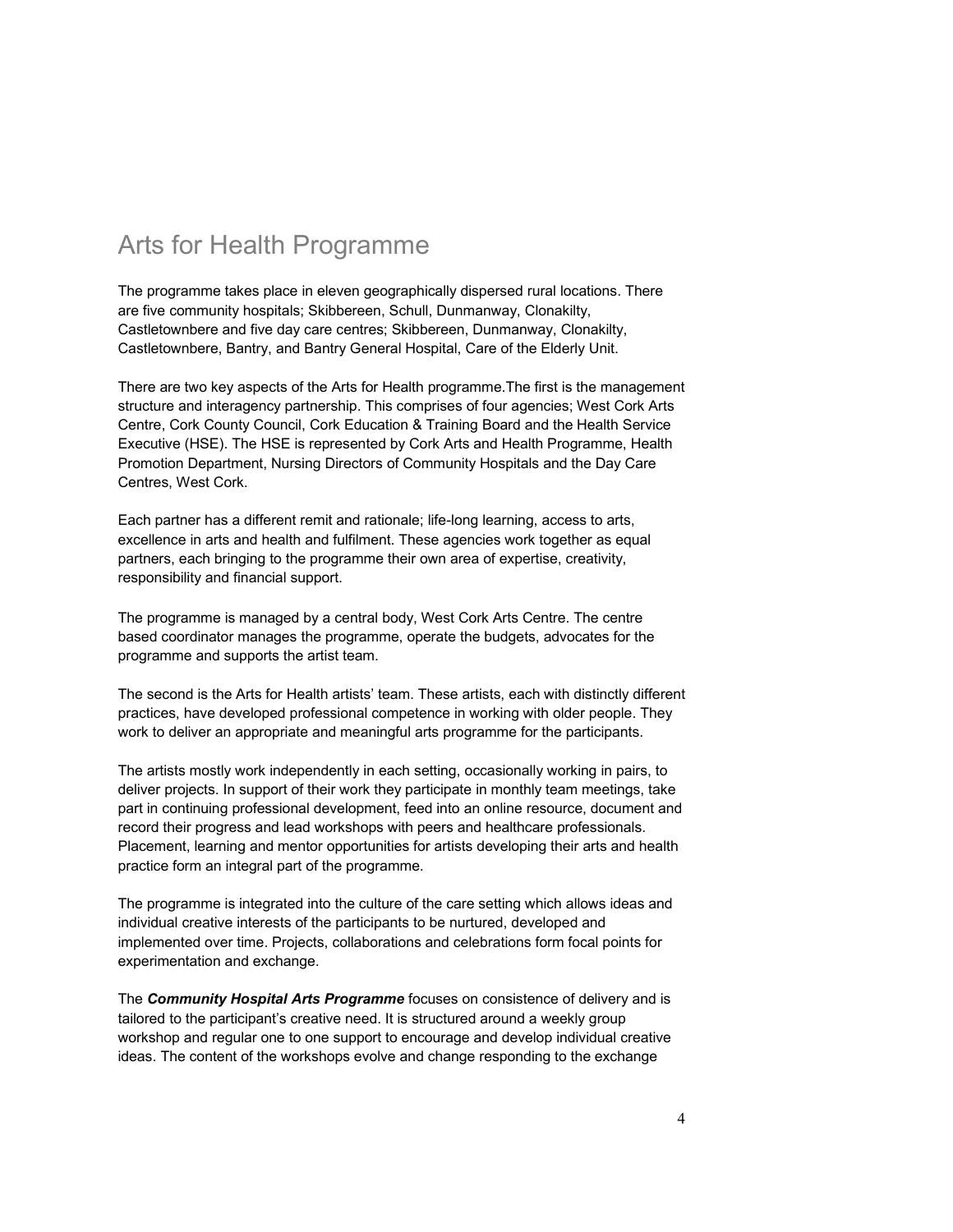between the artist and the participant. Occasionally, the artists on the team work collaboratively to deliver projects, using themes and connecting the participants with the wider community.

The *Day Care Centre Arts Programme* is project-based and supports an ethos of creative exchange and experimentation between the artist and the participant. The projects aim to be stimulating, enjoyable and culturally relevant to older people, frequenting Centres. Projects may differ in the style of delivery some adopting a short directive encounter, while others facilitate more extended engagement. The artists might work alone or collaboratively and intermittently themes that link and connect the participants in each location are used.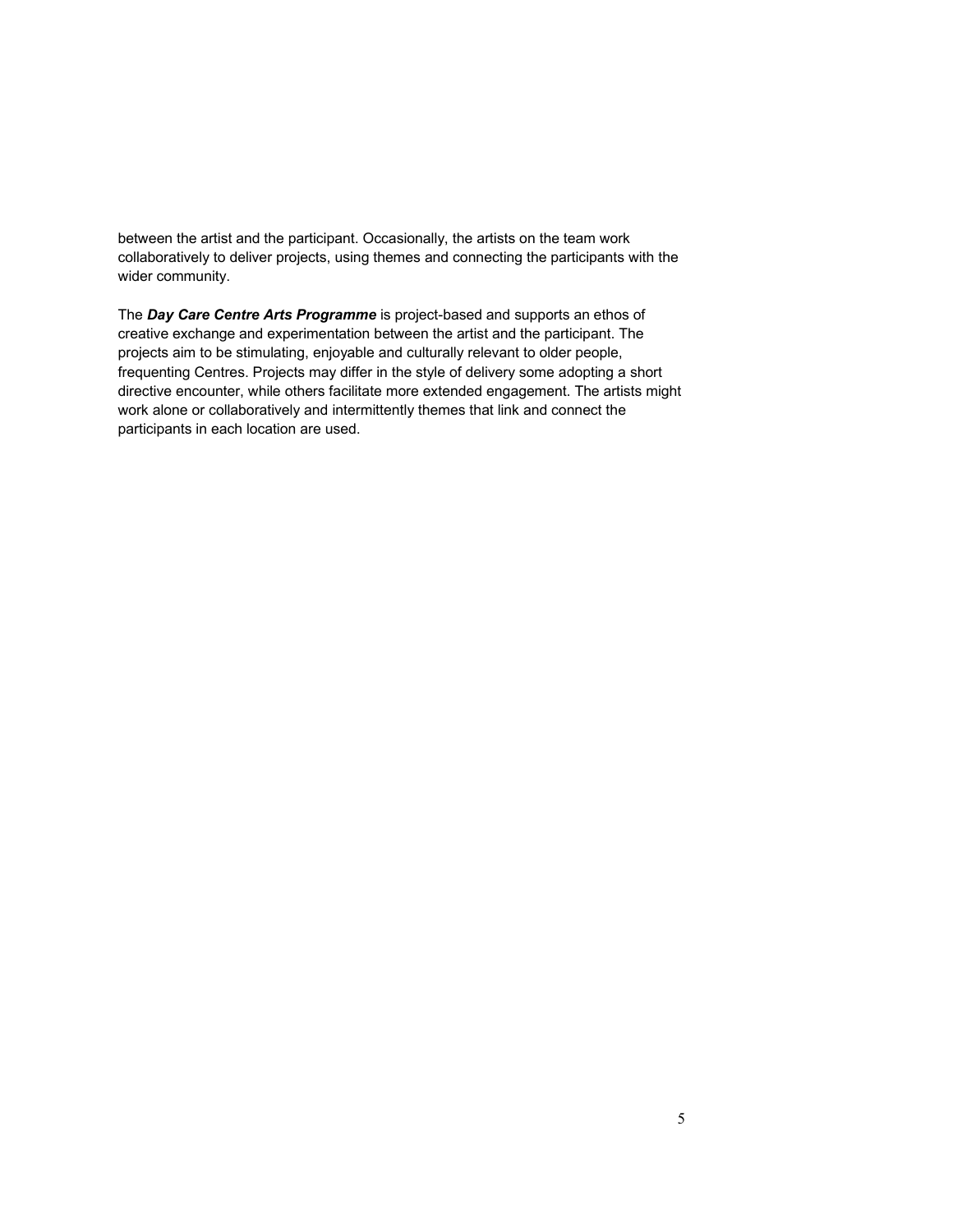## Arts for Health Partnership

Arts and Health lends itself to partnership by its very nature. *Founded on a principle of equal partnership between arts and health sectors, arts and health is a specific field of work that is characterised by clear artistic vision, goals and outcomes that seeks to enhance individual and community health and wellbeing.* Arts Council's of Ireland / *An Chomhairle Ealaíon, Arts* and Health Policy and Strategy, 2010

In a time of significant economic challenge, this model reflects a sustainable approach to arts and health provision and demonstrates a positive way to access embedded resources and expertise locally. The management structure and interagency partnership supports the strategic development, implementation and promotion of the Arts for Health Programme in line with the policy objectives of partner organisations. The Partnership reflects on, and evaluates its work on a regular basis.

This effective partnership encompasses agencies with remit for arts, community, health and education. Independently each partner describes below the rationale and guiding strategies for their participation in the Arts for Health Partnership Programme.

#### **West Cork Arts Centre**

West Cork Arts Centre supports a range of education and community programmes which are central to it's service and support the delivery of it's aims and objectives and is supported by the Arts Council of Ireland / *An Chomhairle Ealaíon* and its commitment to *'Extend opportunities for people to work collaboratively with artists In practice this means we will: move towards longer-term and sustainable funding for collaborative arts work in communities, within the health sector*' Arts Council of Ireland / An Chomhairle Ealaíon, Partnership for the Arts 2006.

The participatory practice WCAC supports is for a 'conversation' between artists and participants; a learning community where the artworks, the artist and the participants all contribute to the project and to the learning.

WCAC supports, our right to participate in the artistic and cultural life of our country in whatever way we may choose, regardless of our age. The form of participation will be different for each individual. For some, it will be an opportunity to engage directly with an art form: to learn techniques, explore ideas and create new work. For others, it will be an opportunity to engage with the work of others: to watch, listen, enjoy and be challenged by new perspectives and modes of expression. For some the honing of artistic skills and the satisfaction that is derived from finished work will be the most important elements of the experience, while for others, it will be the personal journey undertaken during the creative process, with no product at all. Whatever mode of participation is chosen, the arts experience on offer should be meaningful and of the highest possible quality.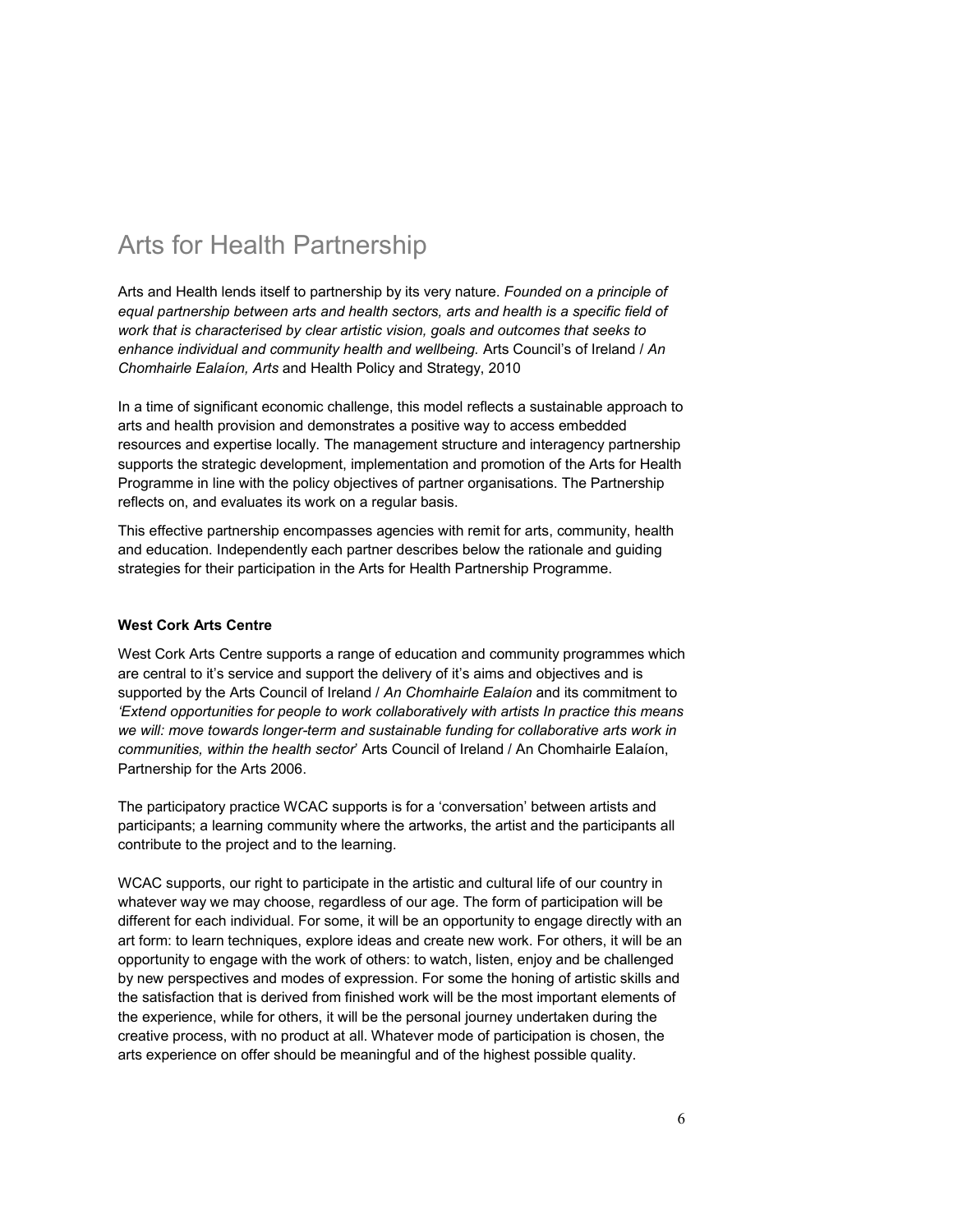Furthermore, West Cork Arts Centre adopts the policy that *'involvement in the arts promotes health and wellbeing by improving quality of life and cultural access.*' Arts Council's of Ireland / *An Chomhairle Ealaíon*, Arts and Health Policy and Strategy, 2010.

#### **Cork Education & Training Board, formerly County Cork Vocational Education Committee (VEC)**

Learning for Life; White Paper on Adult Education, Department of Education and Science, 2000, enshrined the following concept: lifelong learning, social inclusion, equality and justice, active citizenship and partnership. The Arts for Health Partnership Programme encompasses all of these concepts and more. Education through partnership is the mission of County Cork VEC and the involvement of the community (hospitals and daycare centres), West Cork Arts Centre, Cork County Arts Office, HSE and the artists in this programme is evidence of strong and effective collaboration. The flexibility, creativity and continuous evaluation of the programme are also in keeping with the ethos of Co Cork VEC.

The programme encompasses ideologies outlined in the Learning for Life: White Paper on Adult Education, *'the role of adult education in enabling individual members of the society to grow in self confidence, social awareness and to take an active role in shaping the overall direction of society – culturally and socially' (p.29).* 

#### **HSE, Cork Arts and Health Programme**

Cork Arts and Health Programme ( C.A.H.P) is a HSE initiative based in the Cork South Community Work Department C.A.H.P. operates primarily from a social inclusion perspective and is committed to the development of an arts and health agenda that will effectively contribute to the promotion of individual and community health and well being. C.A.H.P's work encompasses both a wide spectrum of age groups and various care programmes within the health services and the health related voluntary community sector. C.A.H.P. actively develops relevant partnerships with other statutory and voluntary / community services to enhance both the resources available for projects and to ensure the most effective outcomes for participants / service users.

Arts and Health Partnership Programme, West Cork has provided and continues to provide an evolving model of excellence in relation to the development of a managed arts programme working with older people in hospital and day care settings. C.A.H.P. is particularly interested in the programme's capacity to become embedded into the life of the settings in which it works and the learning from this approach for the wider arts and health agenda / settings / programmes.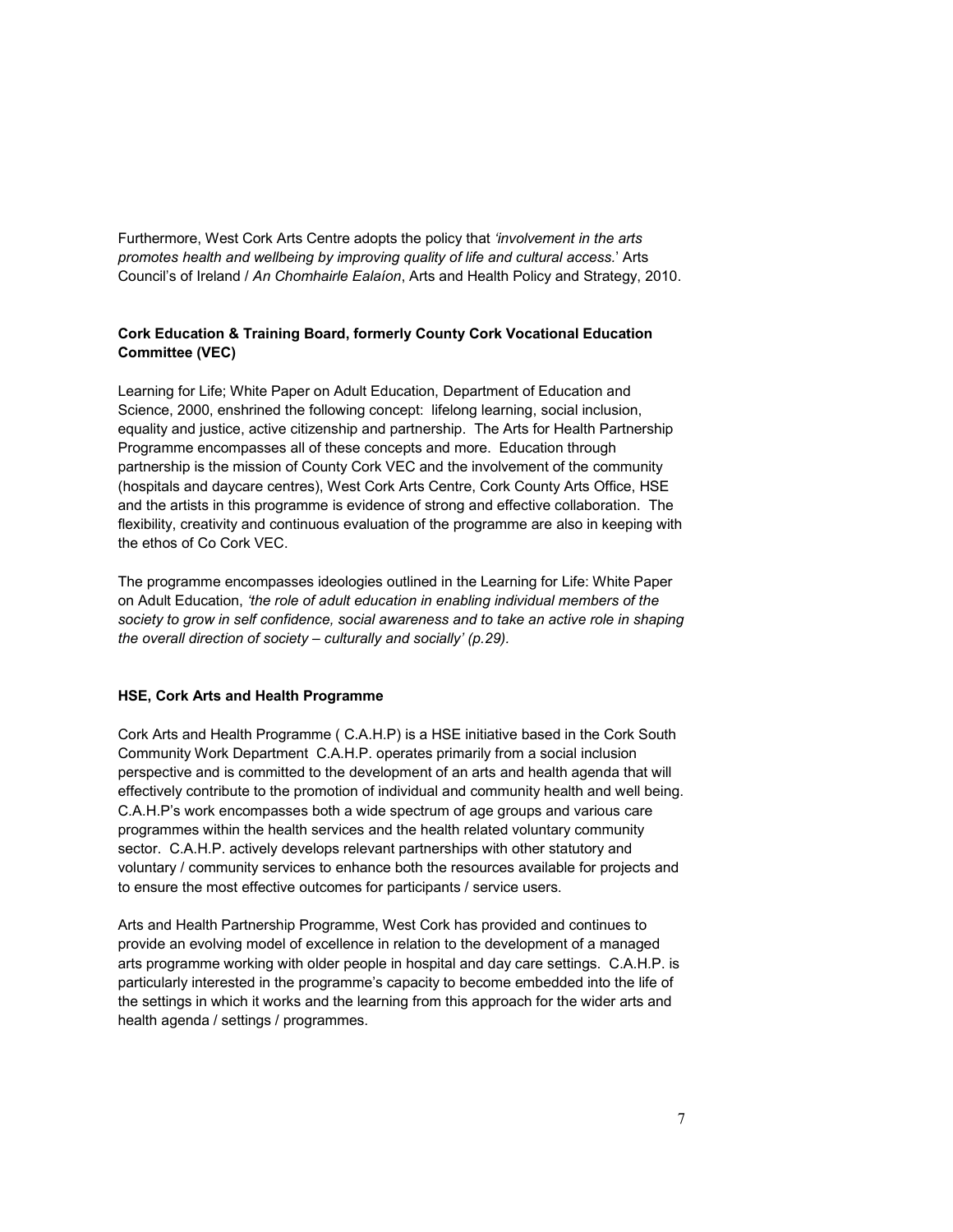#### **Cork County Council Arts Office**

A strategic objective of Cork County Council is to work to create or improve opportunities for all members of our community to have access to and to enjoy active lifelong participation in the arts. Arts for Health Partnership Programme, West Cork is an excellent example of the development of a structured programme of creative arts activity in the five community hospitals and five public day care centres in West Cork. It has brought together local authority, health, arts and education providers to address the question of how the arts can improve the quality of life of older people in the region. It has created an environment in which conversations and exchanges of ideas between all partners, artists, service users and their families constantly help shape a dynamic programme that enhances the lives of older people involved in this programme. The work done by Arts for Health has in turn helped to shape arts policy in Cork County Council and is now regarded as an excellent model of arts development, nationally.

#### **HSE, Health Promotion**

The HSE Health Promotion Strategic Framework (2011) introduces a model that illustrates the main structural elements of health promotion for the HSE. This work takes place in three settings; Health Service, Community and Education. The Arts for Health Partnership, West Cork provides services consistent with this model in which:

1) Health services are reoriented through community participation, mobilization and the provision of socially inclusive services

2) Supportive environments for health are created by the use of multi-strand approaches to promote and enhance health through lifestyle, behavioral and social-environmental approaches and through full engagement in collaborative partnerships.

This approach supports the ethical principles set out in *Healthy Ireland, A Framework for Improved Health and Wellbeing 2013 – 2025*. The principals of equity, fairness, proportionality, openness and accountability, solidarity and sustainability are evident in the strategy. It also responds to the *2013 National Positive Aging Strategy Positive Ageing Starts Now*, which seeks to promote the development of opportunities for engagement and participation of people of all ages in a range of activities including the arts. Furthermore the work of the Arts for Health Partnership, West Cork is congruent with the Healthy Ireland framework for actions with its emphasis on partnership and cross-sectoral working, empowering people and communities, through research, evidence, monitoring, reporting and evaluation. This strategic approach ensures that an active meaningful and meaning making life can be enjoyed through to older age across the eleven settings in which the programme operates.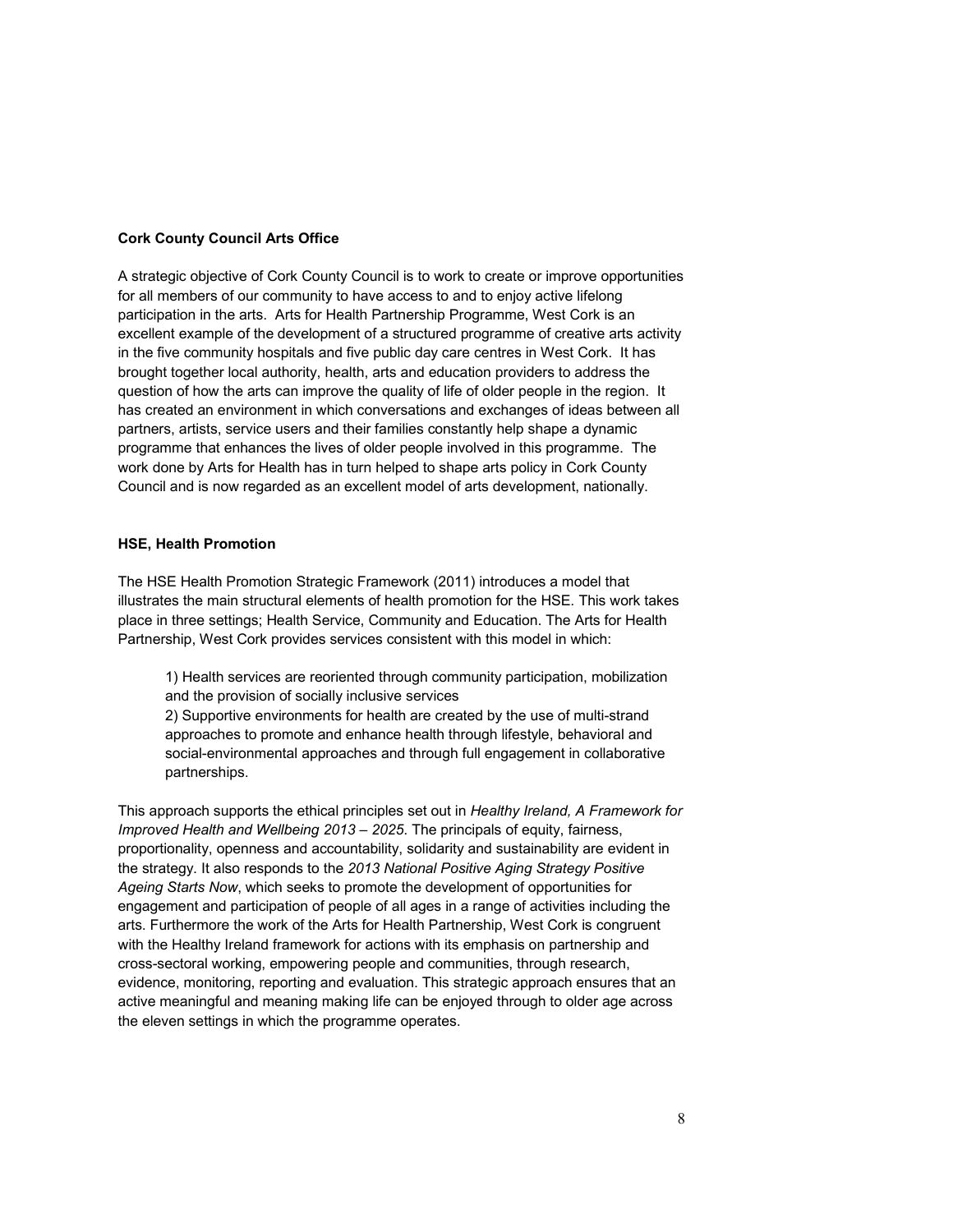#### **HSE Healthcare Settings (Community Hospitals and Day Care Centres)**

Together with its sister hospitals in Clonakilty, Schull, Dunmanway and Castletownbere, Skibbereen Community Hospital provides services which include acute care, rehabilitation, respite, palliative and continuing care. Other services, including activity programmes, are an integral part of the operating philosophy of a community hospital complex. There are over 72,000 people over the age of 65 in the Cork and Kerry region i.e. 12% of the total population. Life expectancy in our society continues to increase and is expected to continue to do so into the future. Projections for the Southern Area region predict a rise in the number of people over 65, to 80,000 by 2011. At the same time the number of dependant older people is expected to rise. There are 307 patients cared for in the five community hospitals in West Cork. Bantry General Hospital provides for extra patients in long term care.

*The Arts for Health programme has become part and parcel of the activities in long stay units. Working with the arts recognises and values the creativity of older people, enhances the self-worth and dignity of the participants as well as being a pleasurable experience.*

*Arts for Health helps us in our vision for the older adult of 'Improving the health and quality of the life of the individuals and communities we serve' as set out in Ageing with confidence – A strategy for the people of Cork & Kerry.*

*It forms an integral part of our activities programme which helps us to meet the National Quality Standards for Residential Care Settings for Older People in Ireland as set out by the Health Information & Quality Authority (HIQA).*

#### **Director of Nursing, Skibbereen Community Hospital**

*Castletownbere Community Hospital is involved in the Arts for Health Partnership Programme because involvement in arts and cultured activities makes a difference to the quality of life of our residents. Our residents profile are the older people who can no longer live in their own homes so the community hospital aims to provide an environment as similar to home as is possible. To this end the Arts for Health programme stimulates our residents to express themselves through the medium of art, poetry and music. This is a new opportunity for most of our residents. The existence of an arts programme in community hospitals fulfils the requirement to meet HIQA, Standard number 20. Castletownbere Community Hospital is involved in the Person Centred Care project which aims to improve quality of life for older people in long term care. Opportunities to be involved in meaningful cultural activities are a cornerstone of this programme.* **Director of Nursing, Castletownbere Community Hospital** 

*Arts for Health is an essential element in the social care needs of older adults in residential care. It is also a HIQA requirement.*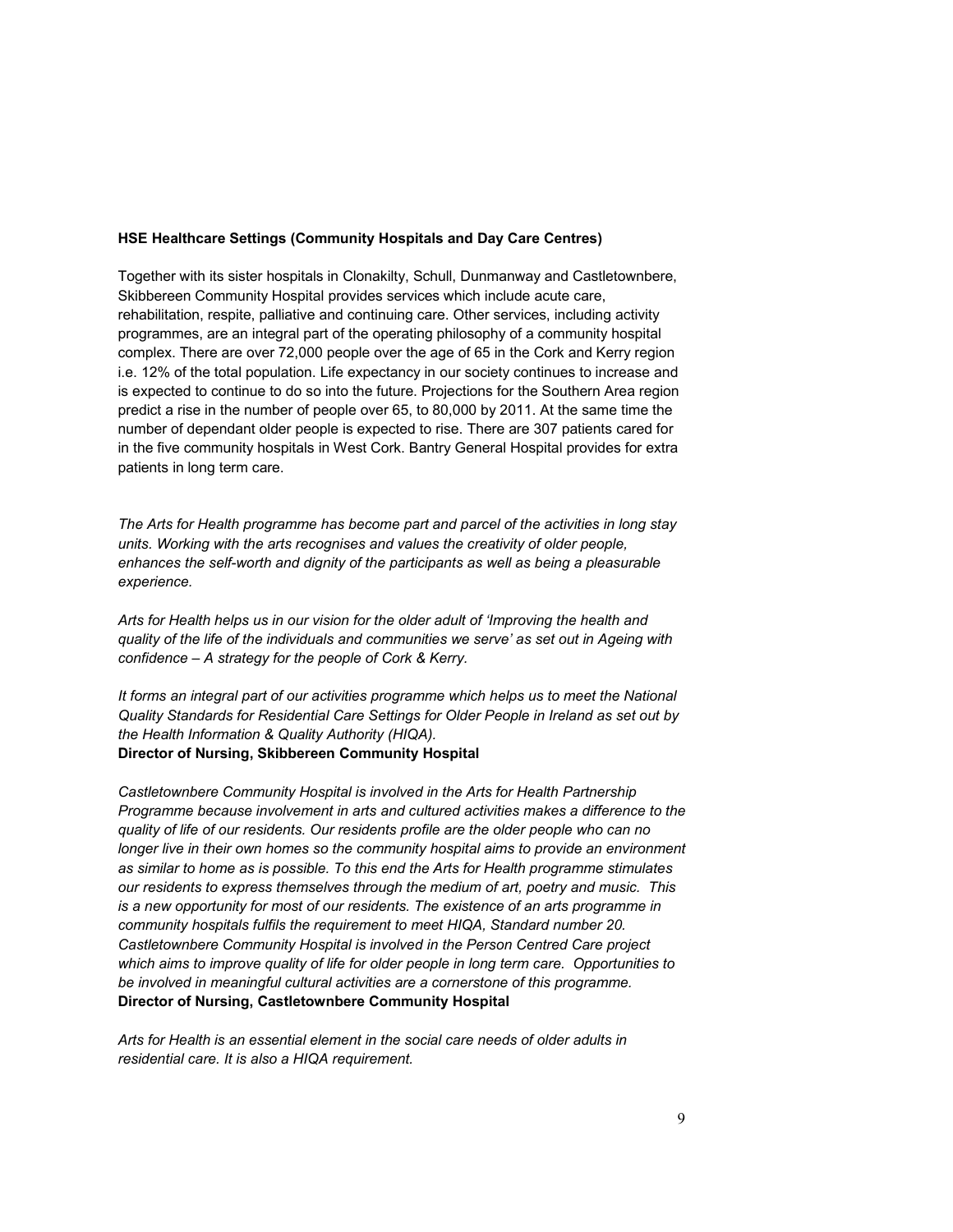#### **Director of Nursing, Dunmanway Community Hospital**

*Participation in the Arts for Health Programme is a core component of Day Care Centre social care activity in the West Cork centres. It enables clients, at all levels of dependency, participate in an activity which enhances their cognitive, emotional and social well being and produces positive mental and physical outcomes across the client spectrum.*

**Director of Nursing, HSE West Cork Day Care Centres**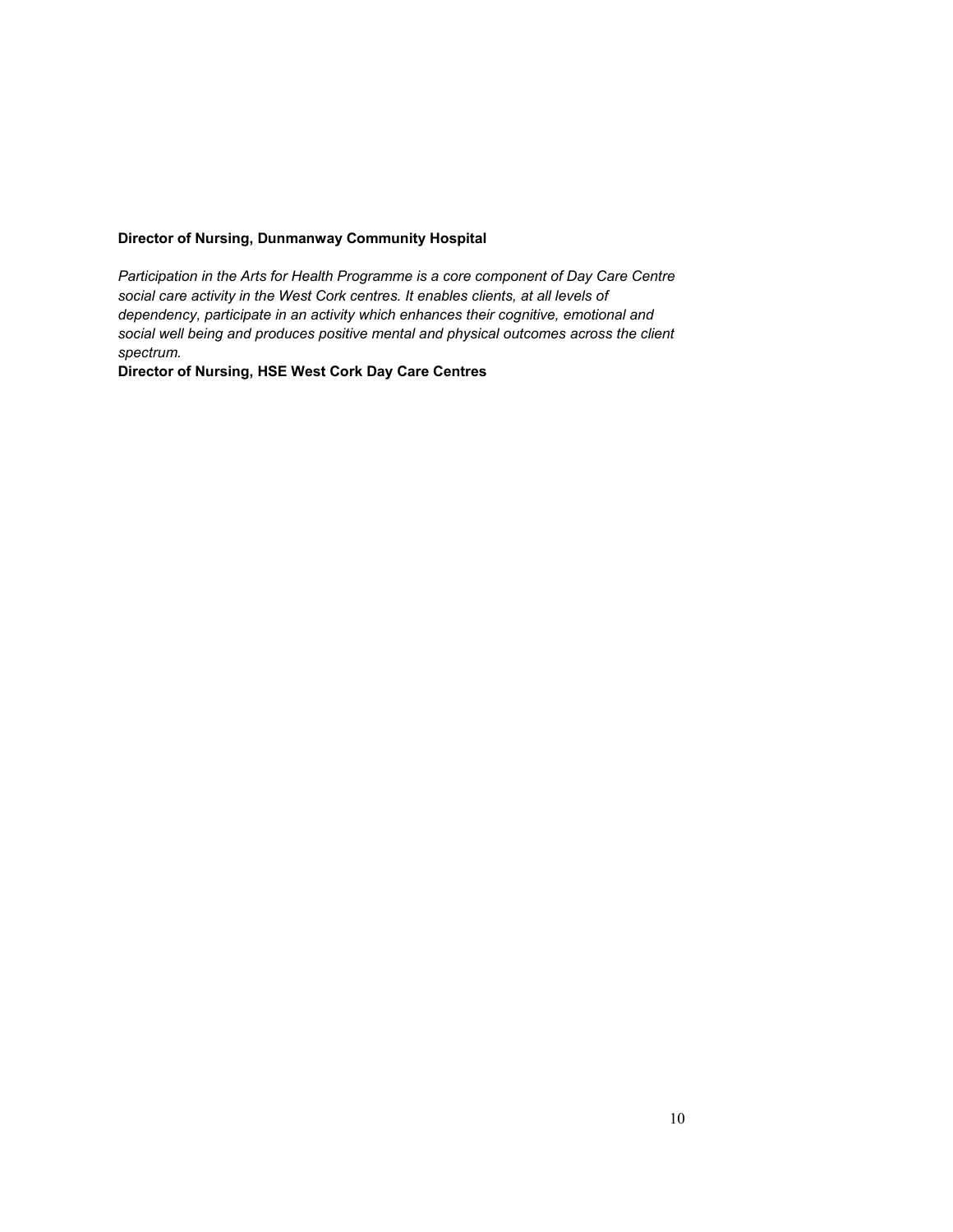## **Background**

Arts for Health Partnership Programme was initiated in 2002 in response to the Southern Health Boards, *Ageing with Confidence: A Strategy for the People of Cork and Kerry (2002)*. SHB Health Promotions Department contacted West Cork Arts Centre (WCAC) to develop an arts programme in the long-term residential units. Following the formulation of a Service Agreement between the two organisations an action research project was set up Skibbereen Community Hospital. The research highlighted the need for a sustainable arts programme which could be delivered all year round and that gave artists supportive working conditions to deliver an appropriate and meaningful programme.

Key stakeholders were identified and a partnership was formed in 2003 to implement the findings. The programme began in May of 2005 in six long term residential units across five community hospitals. To ensure sustainability and quality the partnership commissioned a document at the outset of the programme *Conversations in Colour: Evaluation of an Arts for Health Partnership Programme 2005/6*, by Jennifer Russell.

In 2006 this document was published and the programme was extended to include Bantry General Hospital, Care of the Elderly Unit.

The expansion of the programme into five day care centres took place in 2010 along with a newly commissioned report *Arts for Health Partnership: Day Care Centre Evaluation Report 2010* by Ann O'Connor and Charlotte Donovan to evaluate the impact of the Day Care Centre Arts Project and assess its sustainability as part of the Arts for Health Partnership Programme.

On Monday 19 April 2010 President Mary McAleese visited the programme at Skibbereen Community Hospital. The President congratulated everyone involved, made reference to the value of the work and the people who make it happen in both a local and national context.

2012 saw the launch of **SPECTRUM**, an image based publication which reflects a five month collaborative visual art project, led by the Arts for Health artists' team working with participants residing in a community hospital setting. The project is part of an ongoing commitment to sharing and celebrating the important artwork that is created through the Arts for Health Partnership Programme.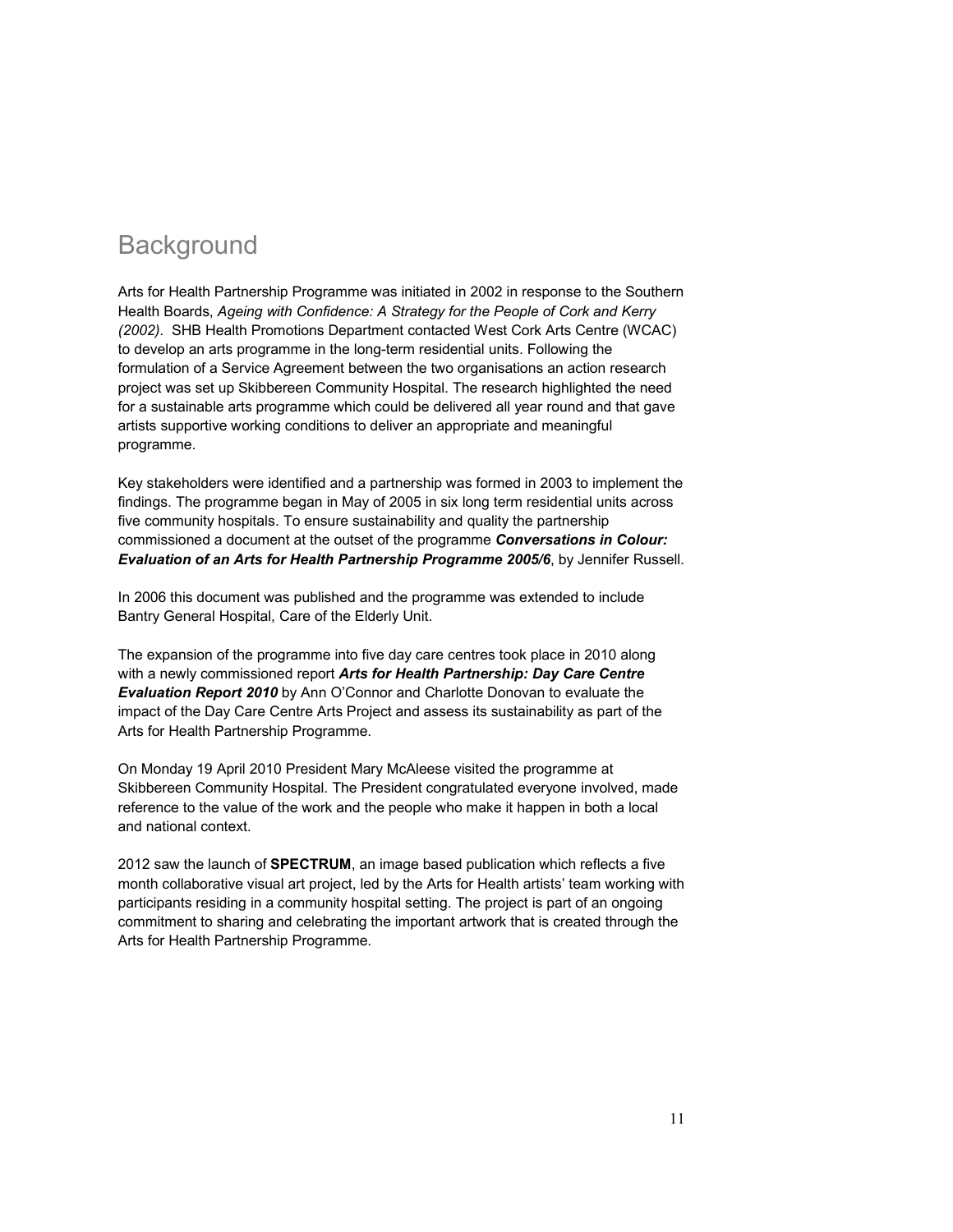## Framework for the Strategy

The goal of the Arts for Health Partnership Programme is to improve the range of services available to service users of the day care centres and the residents of community hospitals through the provision of an optional professional arts programme as part of core service delivery.

#### **Purpose of the Strategy**

In order to sustain the programme and ensure that it remains embedded into the service, strategies are required. This approach will safeguard the service development and assist in communicating these developments across health care services, education sector, arts sector and the public at large. Consequently, a service development strategy and a communications strategy are required for the period 2013 – 2016.

#### **Responsibilities**

The Arts for Health Partnership Programme is managed by West Cork Arts Centre, through the Education & Community Coordinator post. The interagency Steering Group made up of representatives from each partner organisation is the body responsible for developing and implementing the programme, monitoring and reviewing to ensure high standards and a clear vision is maintained. The Arts for Health Artist Team are responsible for best practice in delivering the programme and maintaining a creative connection with the participants. Healthcare professionals are responsible for ensuring excellent communications and allowing necessary support for the delivery of the programme.

#### **Values & Principles**

*Good quality Arts and Health practice considers the wellbeing of participants to be paramount whether in the planning, delivery or evaluation stages. Each participants contribution will be valued and encouraged in a manner that is fair, equitable and inclusive.* Arts Council's of Ireland / *An Chomhairle Ealaíon*, Arts and Health Policy and Strategy 2010-2014

Collectively the Arts for Health (AfH) Partnership :

 recognises the importance of a participant-centred approach based on principles of partnership, inclusion, life long learning and quality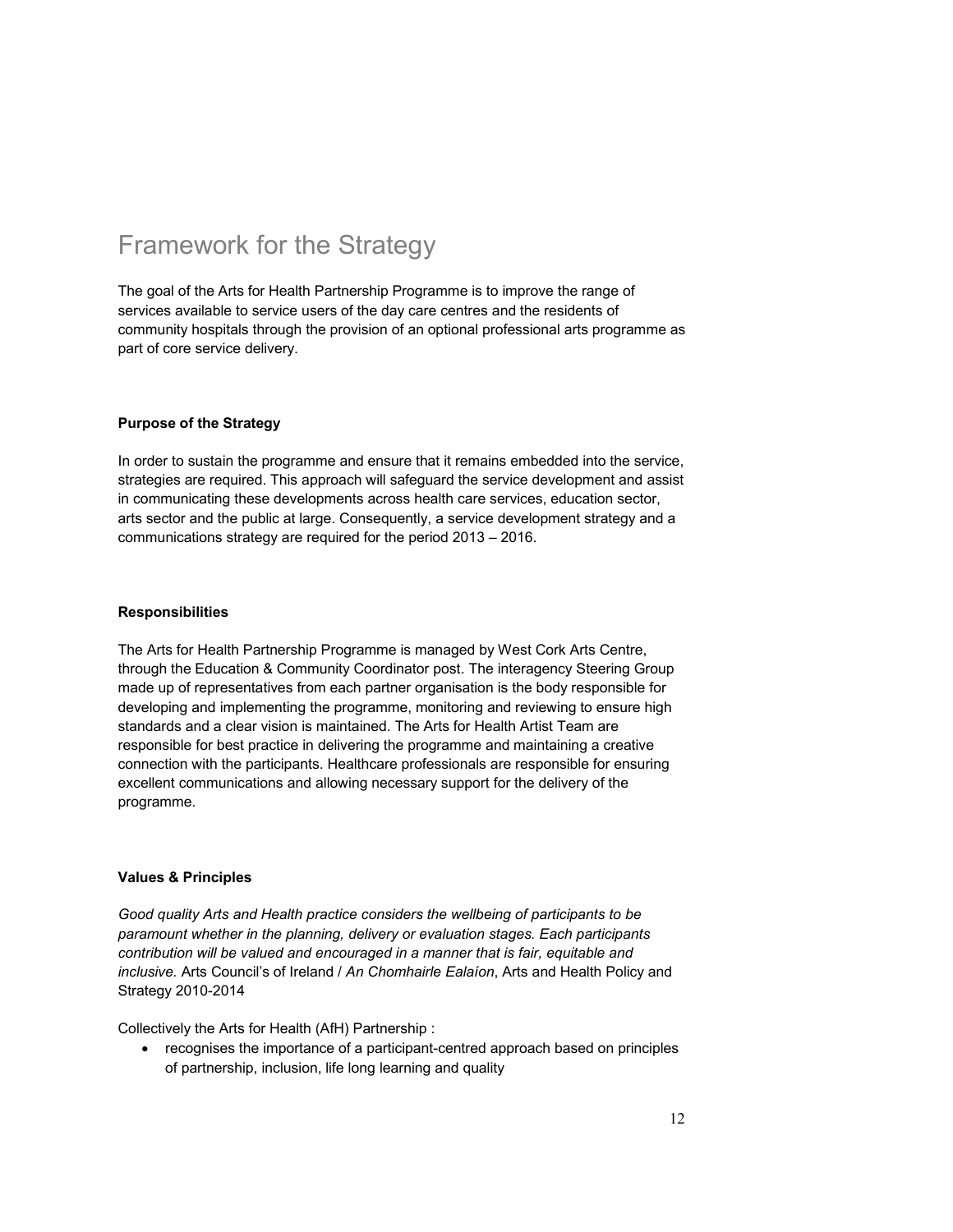- respects the right to cultural access for residents of the Community Hospital.
- is committed to regular evaluation and research to inform and support the development, sustainability and quality of the programme.

The Arts for Health Partnership Programme adopts *Participatory Arts Practice in Healthcare Contexts: Guidelines for Good Practice* commissioned by the Waterford Healing Arts Trust and the Health Service Executive South Cork Arts and Health Programme with financial support from Arts Council Ireland/*An Chomhairle Ealaíon*

#### **Benefits**

The Arts for Health Partnership Programme is a strategic and sustainable response to an ageing population, which enables choice, social inclusion and equitable access to the arts for older people in West Cork.

There are a wide range of benefits recognised in implementing arts programme in healthcare setting for the community, artists, healthcare professionals and participants.

- Increases wellbeing and self confidence
- Retains a sense of identity
- Enhances patients relationships with healthcare professionals
- Provides equitable access to the arts
- Promotes the intrinsic value of artistic experiences
- Creates a sense of ownership of the care environment
- Improves healthcare environments
- Increases connections with the wider community
- Provides compliance with Health and Quality Standards (HIQA)
- Provides employment and professional development opportunities
- Contributes to community pride

Evidence of these benefits are to be found in the *Conversations in Colour: Evaluation of an Arts for Health Partnership Programme 2005/6*, by Jennifer Russell:

*The improvements reported include pleasure in the activity, increased socialisation, reduction of isolation, improved memory and eye-hand co-ordination, enhanced relationships with family members and staff and increased self-esteem.*

*It has provided opportunities for three artists to bring their artistic and professional skills to the wider community.*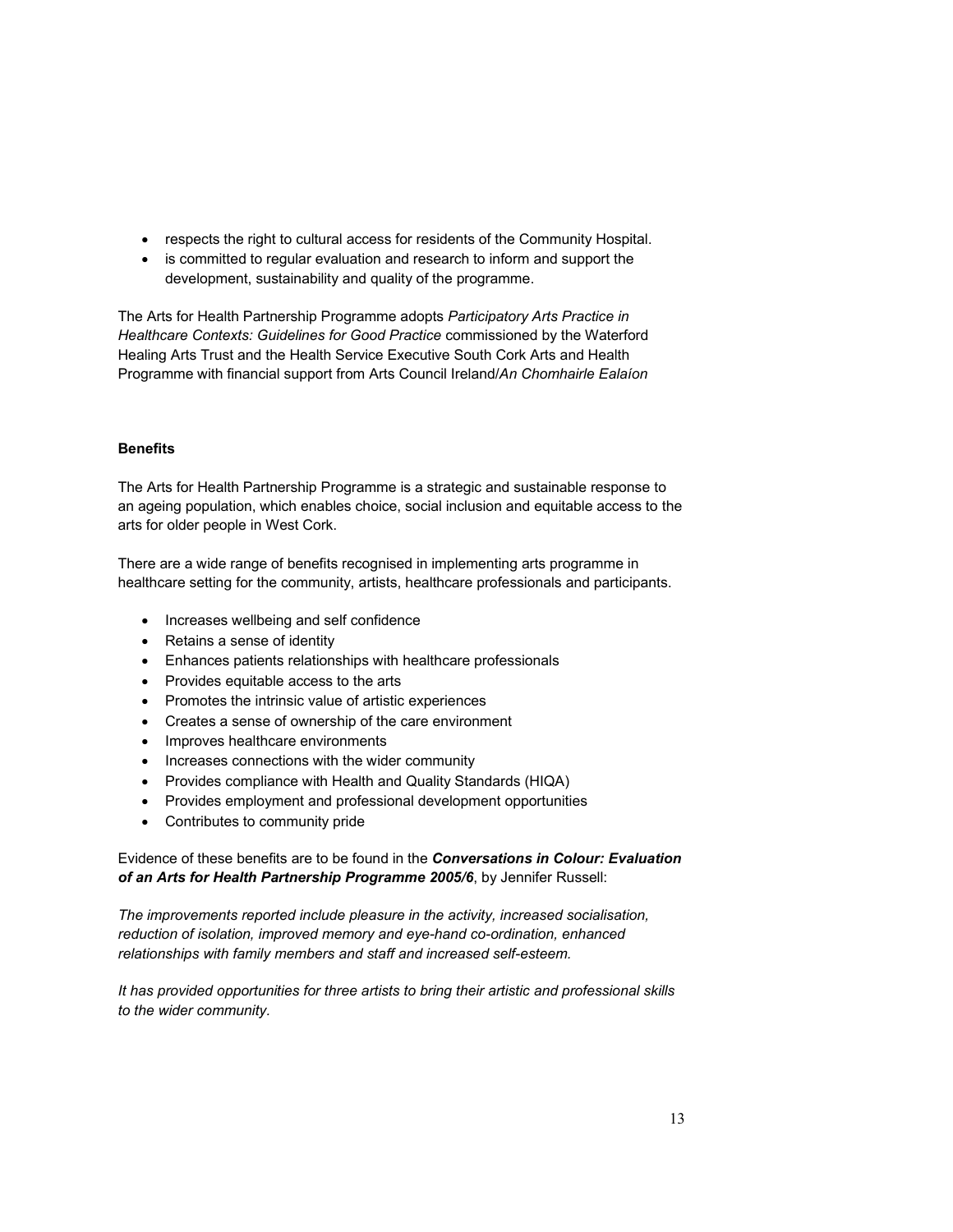*Patients who were questioned and the majority of staff expressed their wish to extend the provision to at least twice a week and for it to become a permanent feature in care provision.*

*Healthcare staff showed a significant increase in their commitment to the programme throughout the year and reported specific improvements in patient mood, socialisation and mental and physical capacity.*

*The understanding and acceptance of the benefits of artistic endeavour to a largely disadvantaged and powerless group has been enhanced among staff, family members and patients themselves.*

*The appointment of two or more artists with a range of arts skills offers the best choice and opportunity for patient participants who have different abilities and interests.*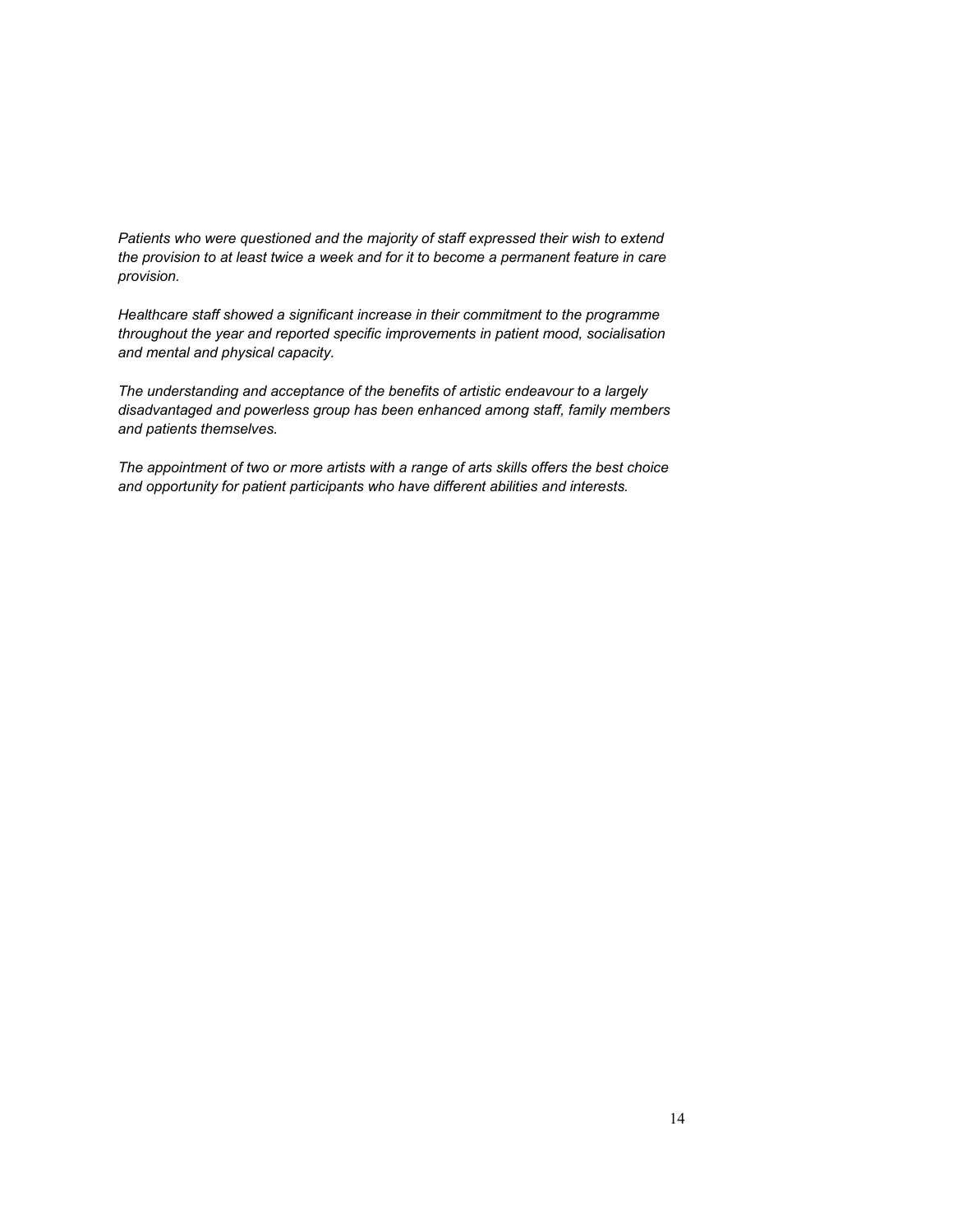## Service Development

| 1. Maintain existing levels of service in five community hospitals<br>(Castletownbere, Clonakilty, Dunmanway, Schull & Skibbereen), Bantry<br>General Hospital, Care of the Elderly Unit and five day care centres<br>(Bantry, Castletownbere, Clonakilty, Dunmanway & Skibbereen) |                                                                                                                                                                                                                                                                                                                                                                                                                                                                                                                                                                                                                                                                                                                     |  |
|------------------------------------------------------------------------------------------------------------------------------------------------------------------------------------------------------------------------------------------------------------------------------------|---------------------------------------------------------------------------------------------------------------------------------------------------------------------------------------------------------------------------------------------------------------------------------------------------------------------------------------------------------------------------------------------------------------------------------------------------------------------------------------------------------------------------------------------------------------------------------------------------------------------------------------------------------------------------------------------------------------------|--|
| <b>Interagency</b><br>partnership                                                                                                                                                                                                                                                  | The partner organisations commit to meeting three times annually<br>and additional conference calls where necessary.<br>A named nominated person in a suitable role will be charged with<br>responsibility to represent each partner.<br>In order to facilitate attendance at steering group meetings and in<br>recognition of the wide geographical spread of partner agencies,<br>two meetings each will be convened in Skibbereen and<br>Clonakilty.<br>Each partner clearly represents their organisation and their<br>organisations agenda so that there is an equitable cross section<br>of interest in programme delivery so that the programme remains<br>relevant to the objectives of their organisation. |  |
| Adopt a role<br>oriented system<br>less dependent<br>on champions                                                                                                                                                                                                                  | Commitment to developing the programme has led to expansion.<br>As a consequence there is a need to map and detail the roles of<br>stakeholders.<br>The following key roles will be reviewed, documented and<br>developed;<br>AfH Programme Coordinator<br>٠<br>Artist<br>$\bullet$<br>Healthcare professional<br>$\bullet$<br>Site coordinators<br>Primary Care Team disciplines<br><b>Steering Group</b>                                                                                                                                                                                                                                                                                                          |  |
| <b>Respond to</b><br>changing                                                                                                                                                                                                                                                      | Each of the participating agencies is undergoing significant<br>organisational restructuring. Each representative has a                                                                                                                                                                                                                                                                                                                                                                                                                                                                                                                                                                                             |  |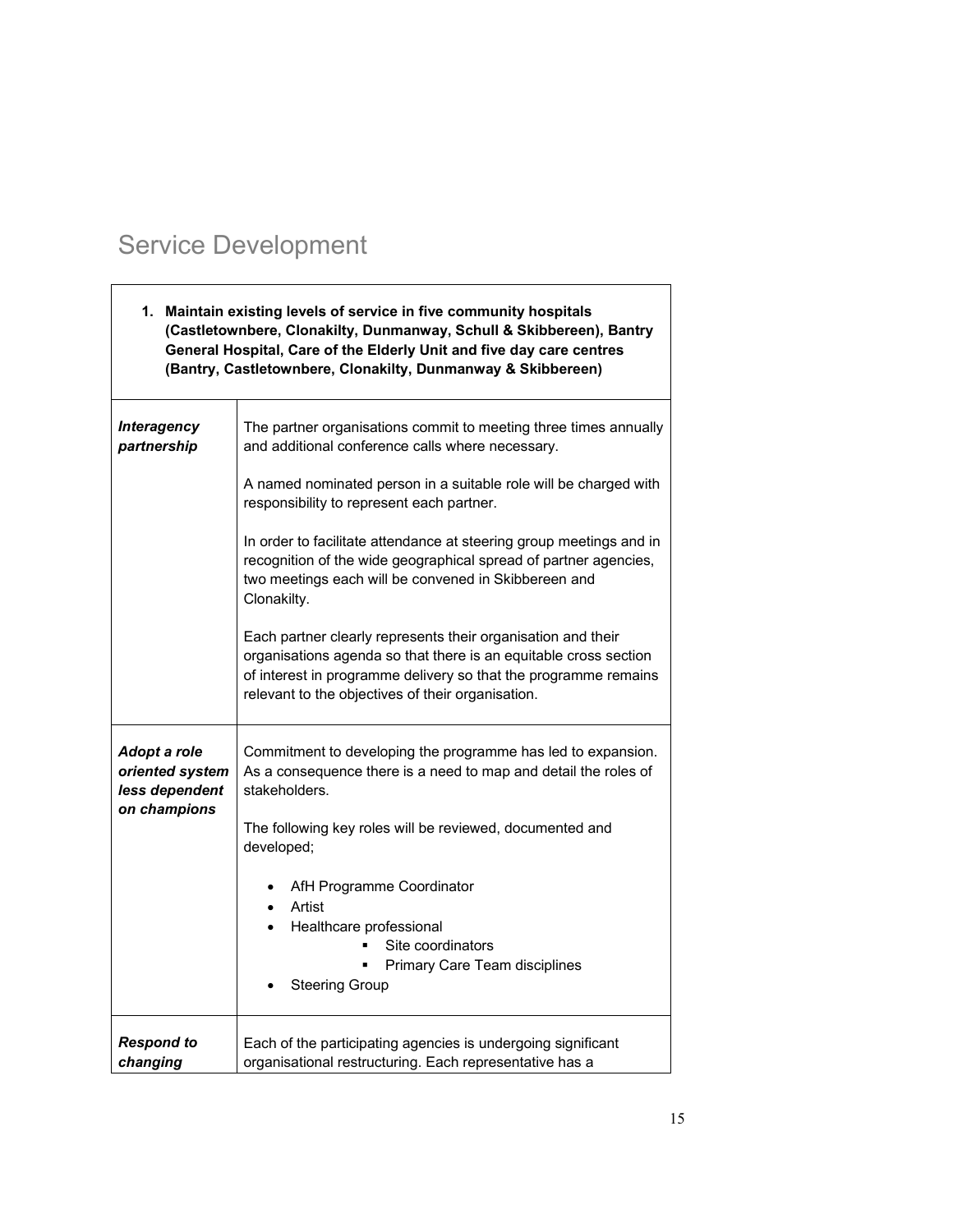| management                                               | responsibility to seek an replacement or alternative procedure in                                                                                                                                                                                                                                                                                                                                                                                                                                                                                                                                                                                                                                 |  |
|----------------------------------------------------------|---------------------------------------------------------------------------------------------------------------------------------------------------------------------------------------------------------------------------------------------------------------------------------------------------------------------------------------------------------------------------------------------------------------------------------------------------------------------------------------------------------------------------------------------------------------------------------------------------------------------------------------------------------------------------------------------------|--|
| <i>structures</i>                                        | the event that they are redeployed to other duties.                                                                                                                                                                                                                                                                                                                                                                                                                                                                                                                                                                                                                                               |  |
|                                                          |                                                                                                                                                                                                                                                                                                                                                                                                                                                                                                                                                                                                                                                                                                   |  |
|                                                          |                                                                                                                                                                                                                                                                                                                                                                                                                                                                                                                                                                                                                                                                                                   |  |
|                                                          |                                                                                                                                                                                                                                                                                                                                                                                                                                                                                                                                                                                                                                                                                                   |  |
| <b>Secure</b>                                            | Core to the partner responsibilities, is the commitment to                                                                                                                                                                                                                                                                                                                                                                                                                                                                                                                                                                                                                                        |  |
| <b>Finances</b>                                          | resourcing the programme as set out in the budget.                                                                                                                                                                                                                                                                                                                                                                                                                                                                                                                                                                                                                                                |  |
|                                                          |                                                                                                                                                                                                                                                                                                                                                                                                                                                                                                                                                                                                                                                                                                   |  |
|                                                          | In order to maintain our finances the partnership will;<br>Develop its systems of internal monitoring in relation to<br>numbers participating, written and visual documentation of<br>process and outcomes from artist, participant, healthcare<br>professional and wider community perspectives.<br>Seek new funding streams for research and documentation.<br>$\bullet$<br>Acknowledge ancillary programme funders (Friends of Day<br>$\bullet$<br>Care Centres & West Cork Older Peoples Network). Put in<br>place annual communication of programme activities to<br>ancillary funders to promote and protect support.<br>In addition the steering group will apply for external funding for |  |
|                                                          | specific once-off projects which enhance the programme and<br>offer experimental and developmental opportunities in keeping<br>with programme aims.                                                                                                                                                                                                                                                                                                                                                                                                                                                                                                                                               |  |
| <b>Interdisciplinary</b><br>working and<br>communication | In keeping with the principles of arts and health practice, the<br>programme will continue its commitment to interdisciplinary<br>working and communication paying particular attention to<br>continuing dialogue between healthcare professionals and artists.<br>Structured encounters are facilitated through planning & review<br>meetings, online wiki, blogs and creative content workshops.<br>The programme is committed to these structured encounters and<br>will endeavour to respond to the exigencies of site operational<br>factors and programming priorities through flexible delivery and<br>scheduling.                                                                         |  |
|                                                          | Unstructured encounters are vital to the ongoing development of<br>the programme. Artists and site coordinators are committed to a<br>continuous process of dialogue throughout programme delivery,<br>raising issues at the earliest possible time. Making best use of<br>patient care notes in relation to community hospital participants.                                                                                                                                                                                                                                                                                                                                                     |  |
|                                                          |                                                                                                                                                                                                                                                                                                                                                                                                                                                                                                                                                                                                                                                                                                   |  |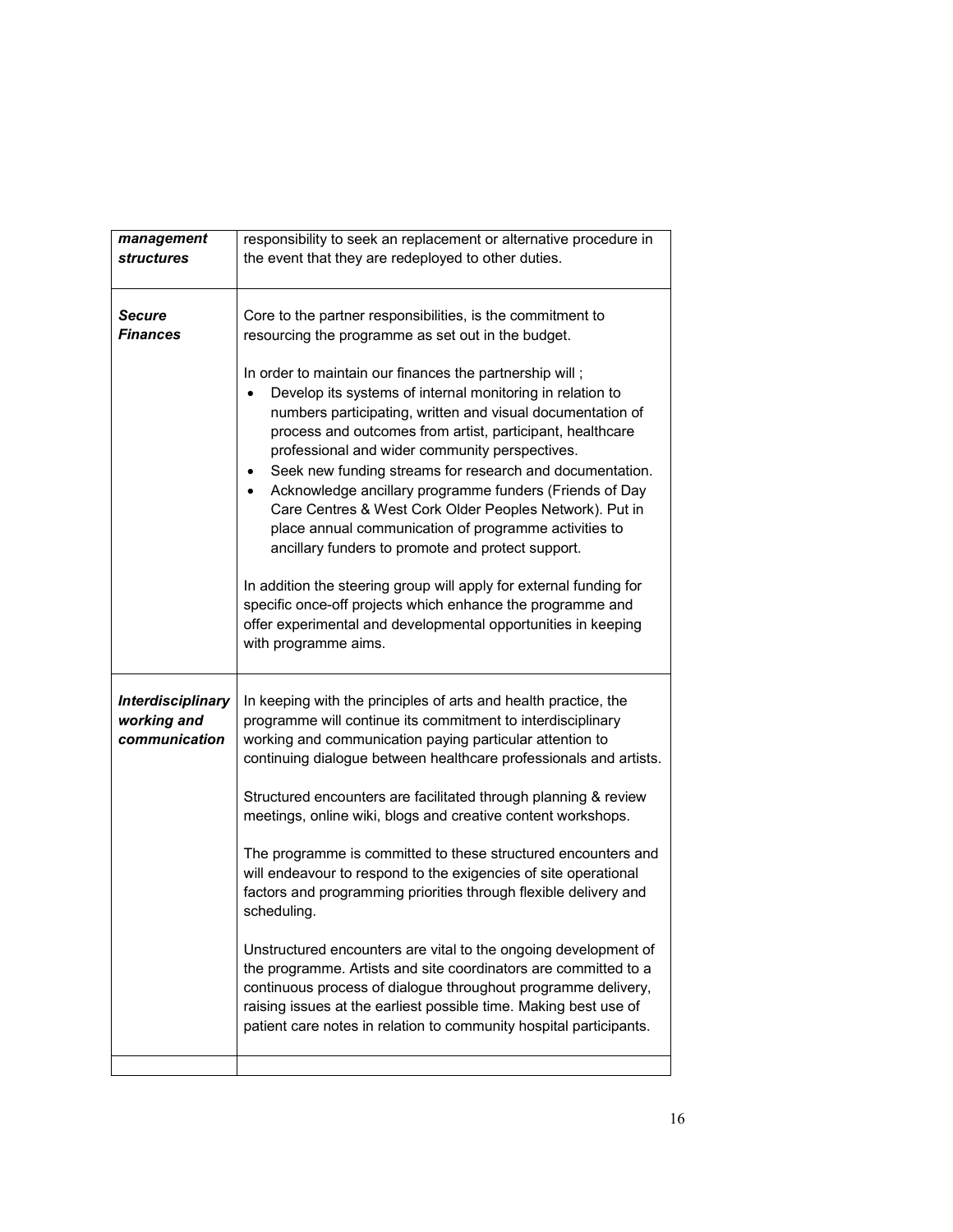| Incorporate a commitment to external evaluation every three<br>years. Evaluation processes will be informed by our commitment<br>to principles of good practice and accessible to a wide<br>readership. The next external evaluation is due to take place in<br>2014/5.                                                                                                                          |  |
|--------------------------------------------------------------------------------------------------------------------------------------------------------------------------------------------------------------------------------------------------------------------------------------------------------------------------------------------------------------------------------------------------|--|
| The Steering Group will factor into the budget, the additional<br>costs accruing as a consequence of site coordinator & artists'<br>participation in the evaluation.                                                                                                                                                                                                                             |  |
| <b>Link the</b><br>Commit to maintaining existing link to identify new links with other<br>programmes and seek to enhance communication and support<br>programme to a<br>continuum of<br>through existing networks.<br>care from active<br>retirement<br>through to day<br>care, respite<br>and hospital<br>care                                                                                 |  |
| <b>Diversity and</b><br>While acknowledging achievements in music, performance and<br>literature, visual art is currently predominant. Increased artform<br>choice<br>diversity is an ambition, giving emphasis on choice.                                                                                                                                                                       |  |
| 2. Respond to changing needs of service users who fall into two categories;<br>a. Service users increasingly characterised as being high dependency,<br>possibly with behaviours that challenge, a range of dementia related<br>conditions and cognitive differences.<br>b. Increased numbers of respite service users from the community who<br>typically are short stay programme participants |  |
| <b>Reallocation of</b><br>Artist and site coordinator will need to jointly agree priorities<br>between one to one participant encounters and group work in a<br>resources<br>balanced response to the participant profile.                                                                                                                                                                       |  |
| Acknowledge and maintain the level of support hours allocated to                                                                                                                                                                                                                                                                                                                                 |  |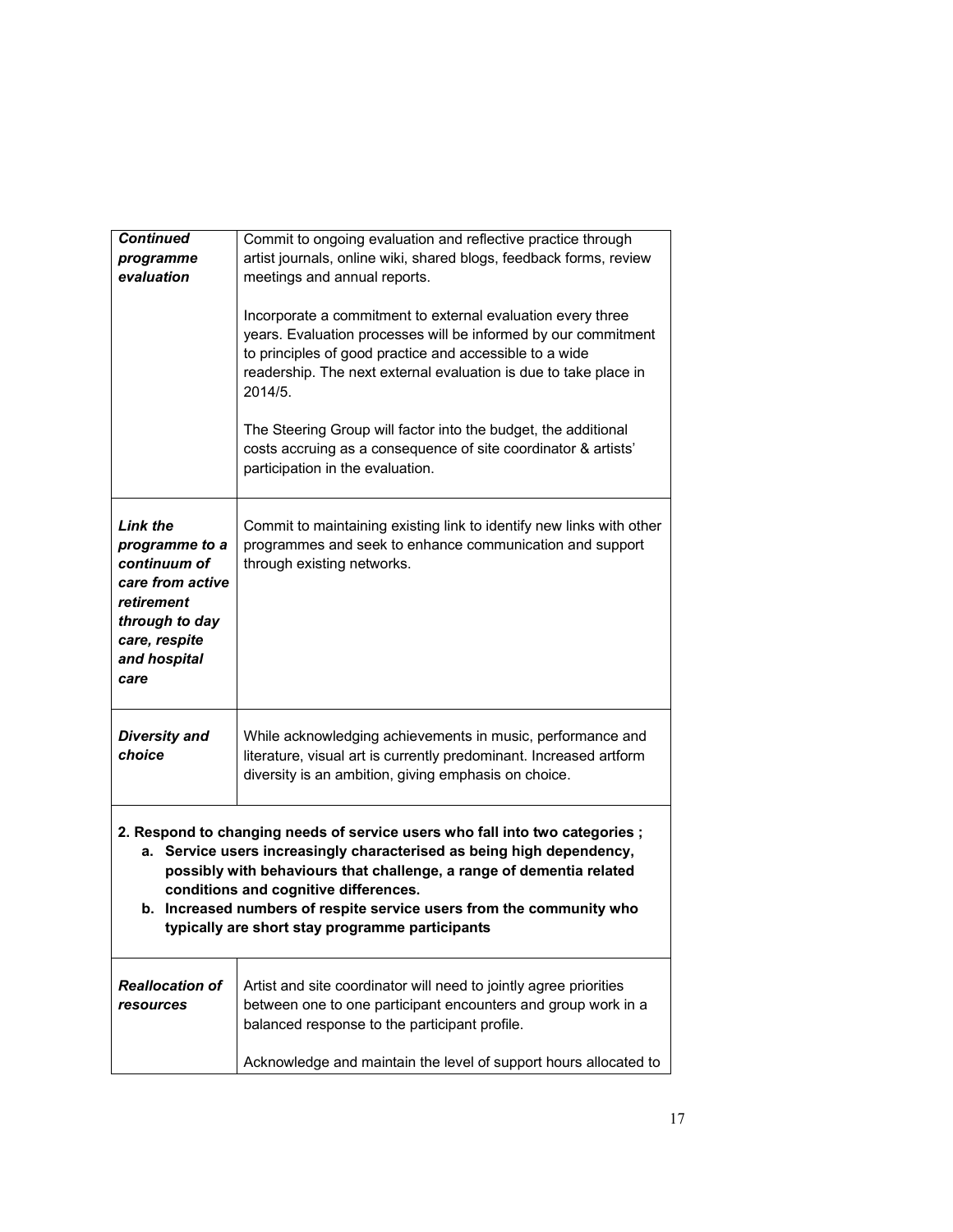|                                                                        | artists.                                                                                                                                                                                                                                                                                                                                                                                                             |
|------------------------------------------------------------------------|----------------------------------------------------------------------------------------------------------------------------------------------------------------------------------------------------------------------------------------------------------------------------------------------------------------------------------------------------------------------------------------------------------------------|
|                                                                        | Allow for more diversity of artforms and delivery styles in the<br>programme, by factoring in occasional artist exchanges between<br>sites and making provision for once-off programming<br>opportunities.                                                                                                                                                                                                           |
|                                                                        | Currently placements have come from the following;<br>Arts for Health, Placement Programme<br>Certificate in Arts and Health (NUI Maynooth)<br>FETAC Art & Craft, Healthcare (Rossa College)<br>Maintain and make provision for artists to supervise agreed<br>placements coordinated at an institutional level. Negotiate<br>supervising artists to be remunerated directly by relevant<br>educational institution. |
|                                                                        | HIQA recruitment standards to be implemented for placement<br>artists and students.                                                                                                                                                                                                                                                                                                                                  |
|                                                                        | Administration costs incurred in administering placements will be<br>passed on to the relevant educational institution.                                                                                                                                                                                                                                                                                              |
| <b>Acknowledge</b><br>changing levels<br>of dependency<br>and training | Maintain current professional development opportunities through<br>West Cork Arts Centre programme, such as Learning Days and<br>Arts in Care (3 day course).                                                                                                                                                                                                                                                        |
| gap in working<br>with people<br>with dementia.                        | Acknowledge the importance of and responsibility for delivering<br>appropriate training for practitioners to maintain the quality of the<br>arts experience.                                                                                                                                                                                                                                                         |
|                                                                        | Where possible support artists to learn and attend professional<br>development opportunities which directly benefit the programme<br>participants.                                                                                                                                                                                                                                                                   |
| <b>Signposting</b><br>existing<br>supports                             | Link in to existing supports through Primary Care Teams to<br>access services that enhance programme delivery e.g.<br>Occupational Therapy                                                                                                                                                                                                                                                                           |
| 3. Support excellence through ongoing competency development           |                                                                                                                                                                                                                                                                                                                                                                                                                      |
|                                                                        |                                                                                                                                                                                                                                                                                                                                                                                                                      |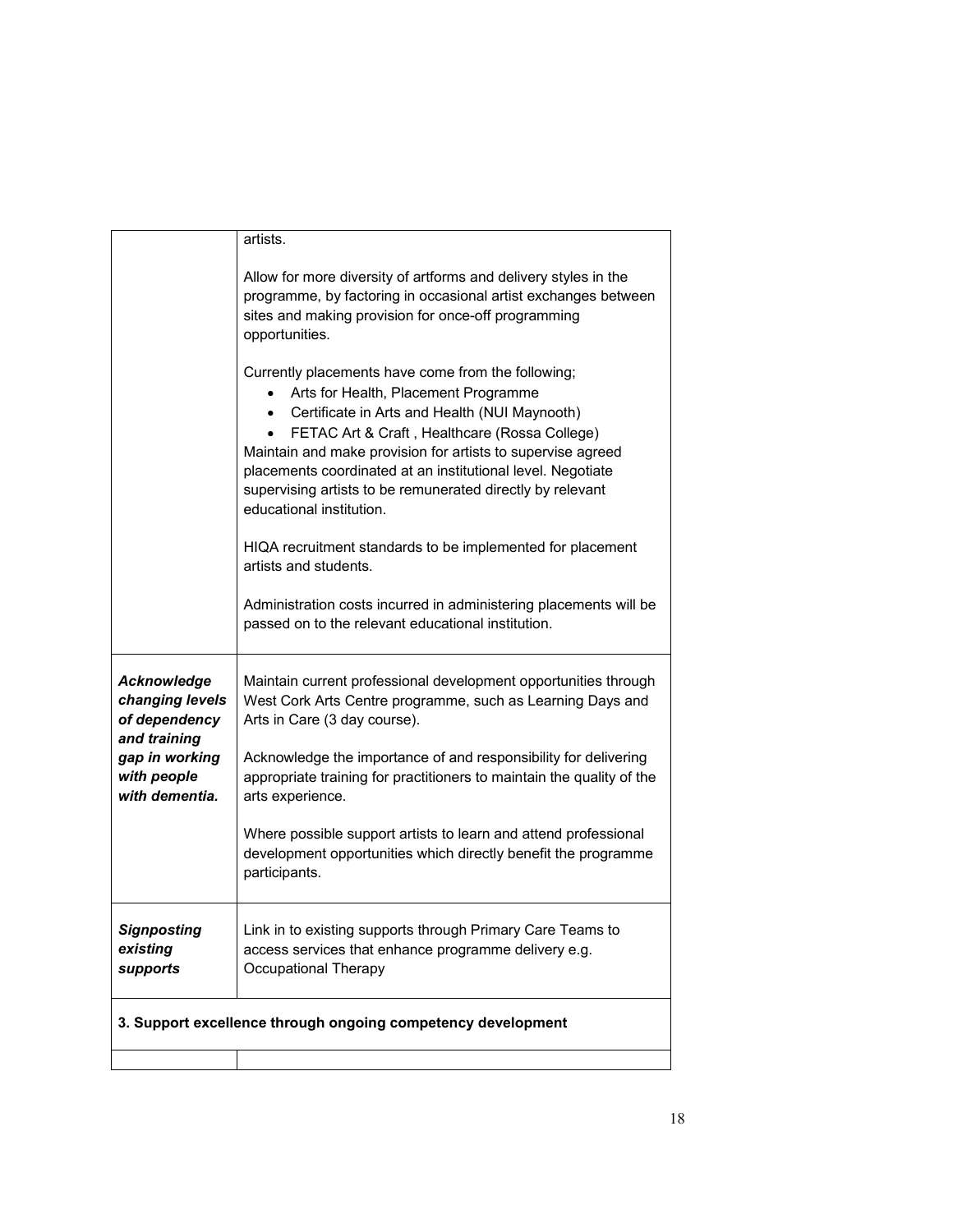| <b>Responsibility</b><br>for maintaining<br>and developing        | Maintain provision for 16 week Arts for Health Placement<br>Programme                                                                                                                                                                                                                                                                                             |  |
|-------------------------------------------------------------------|-------------------------------------------------------------------------------------------------------------------------------------------------------------------------------------------------------------------------------------------------------------------------------------------------------------------------------------------------------------------|--|
| a pool of<br>expertise                                            | Maintain regular artist team meetings to support professional and<br>programme development, ensuring time for internal dialogue<br>specific to the programme, review and peer critique. Provide<br>opportunities to invite other arts and health practitioners to share<br>practice.                                                                              |  |
|                                                                   | Develop a FETAC accredited progamme on core skills in the care<br>of the older person targeted at artists and healthcare<br>professionals with consideration given to the mode of delivery<br>ensuring it is accessible to those who are working on the Arts for<br>Health Partnership Programme and which is based on the AfH<br>Training Needs Analysis, 2010/1 |  |
|                                                                   | Acknowledge that visual art and literature is a strength of the<br>programme. Make provision for developing other artforms not as<br>well represented.                                                                                                                                                                                                            |  |
|                                                                   | Introduce strategies for information sharing across projects. e.g.<br>WHAT Exchange Day / Dialogue Arts & Health / ArtsCare NI                                                                                                                                                                                                                                    |  |
| <b>Building-in</b><br>sustainability of<br>expertise              | Acknowledge the need to maintain a cohort of experienced arts<br>practitioners to maintain the excellence and quality of the arts<br>experience.                                                                                                                                                                                                                  |  |
|                                                                   | Identify methods to retain a balance of experience and<br>experimentation within the programme.                                                                                                                                                                                                                                                                   |  |
|                                                                   | Encourage ambition, diversity and innovation within the Artists<br>Team through review and appraisal.                                                                                                                                                                                                                                                             |  |
| Seek to<br>instigate<br>relevant<br>research and<br>documentation | Develop links with third level organisations that share a<br>responsibility for learning and development in the area of arts and<br>health.                                                                                                                                                                                                                       |  |
| <b>Introduce</b><br>accredited                                    | Identify organisations that have a role in validating prior learning.                                                                                                                                                                                                                                                                                             |  |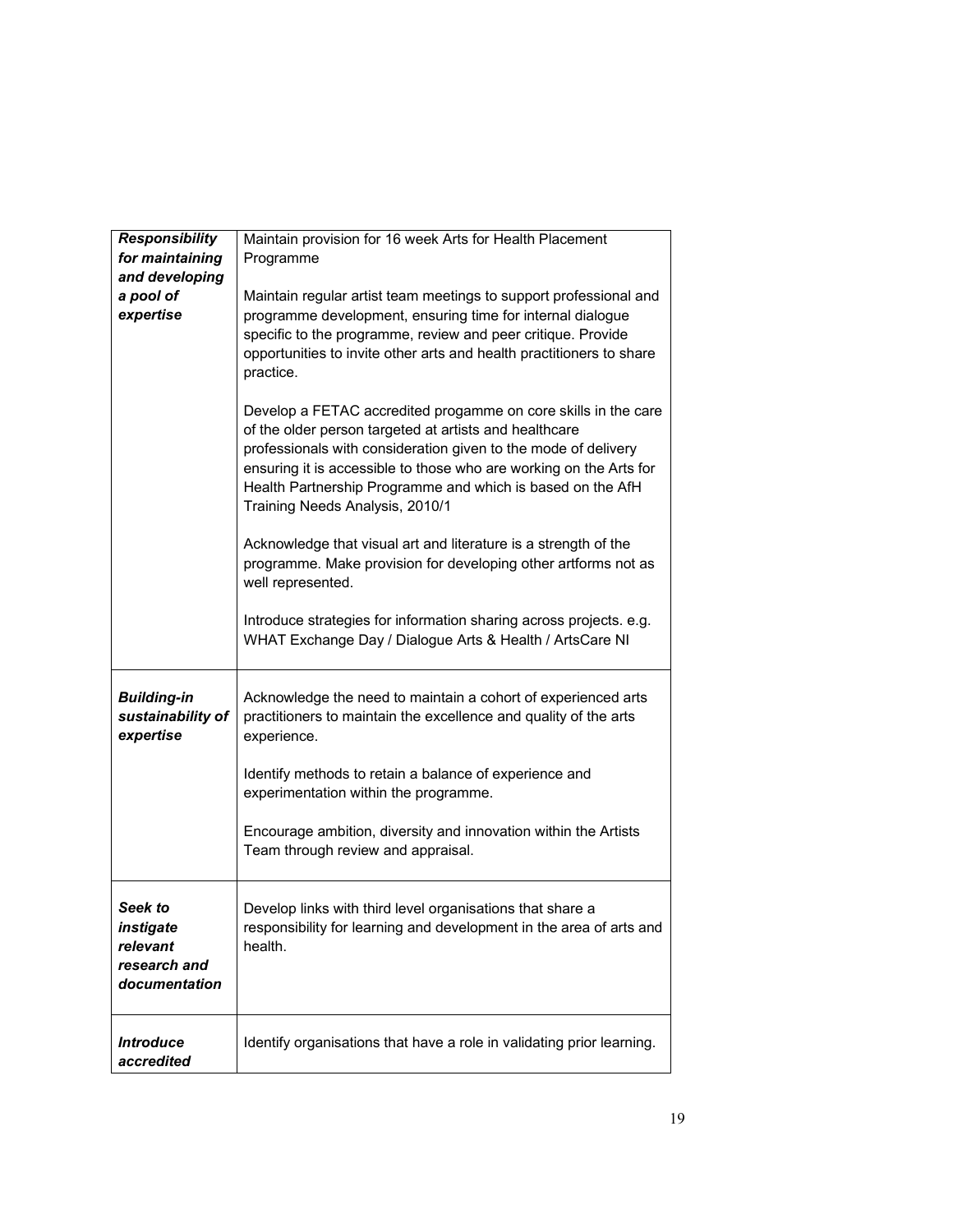| training/ CPD in<br>response to<br>programme<br>changes    | Review and consider further training needs as the programme<br>develops                                                                                                                                               |  |
|------------------------------------------------------------|-----------------------------------------------------------------------------------------------------------------------------------------------------------------------------------------------------------------------|--|
| 4. Maintain and improve communications and advocacy        |                                                                                                                                                                                                                       |  |
| The partnership<br>will commit to<br>building<br>strategic | Develop links with local and national support organizations e.g.<br>Alzheimers Association, Dementia Ireland, Sonas, Carers<br>Association.                                                                           |  |
| alliances and<br>consider<br>actions to<br>enable this.    | Seek opportunities for shared learning across projects to promote<br>continuing professional development and address training needs.                                                                                  |  |
|                                                            | Commit to support artsandhealth.com, the national resource<br>website through information sharing and using the service as part<br>of programme delivery. Research and development in the sector<br>informs practice. |  |
|                                                            | Link with ArtsCare NI to explore models of practice.                                                                                                                                                                  |  |
|                                                            | Maintain national networking through membership and an active<br>role with Arts and Health Coordinators Ireland and partner<br>organisations                                                                          |  |
|                                                            | Maintain and develop links with other arts organisations to<br>support diversity of artforms eg. Music Network                                                                                                        |  |
|                                                            | Link with established research centres that can validate practice                                                                                                                                                     |  |
|                                                            | Commit to communicating with policy and decision makers<br>locally, regionally and nationally in order to build awareness and<br>galvanise support for arts and health within the health service.                     |  |
| Communicate<br>expertise and<br>identify<br>learnings from | Attend and participate at conferences to share learning about the<br>programme. Disseminate through partner websites /<br>artsandhealth.ie and other portals.                                                         |  |
| the Programme                                              | Place an emphasis on creative dissemination.                                                                                                                                                                          |  |
|                                                            | Use consistency throughout to ensure clear and identifiable                                                                                                                                                           |  |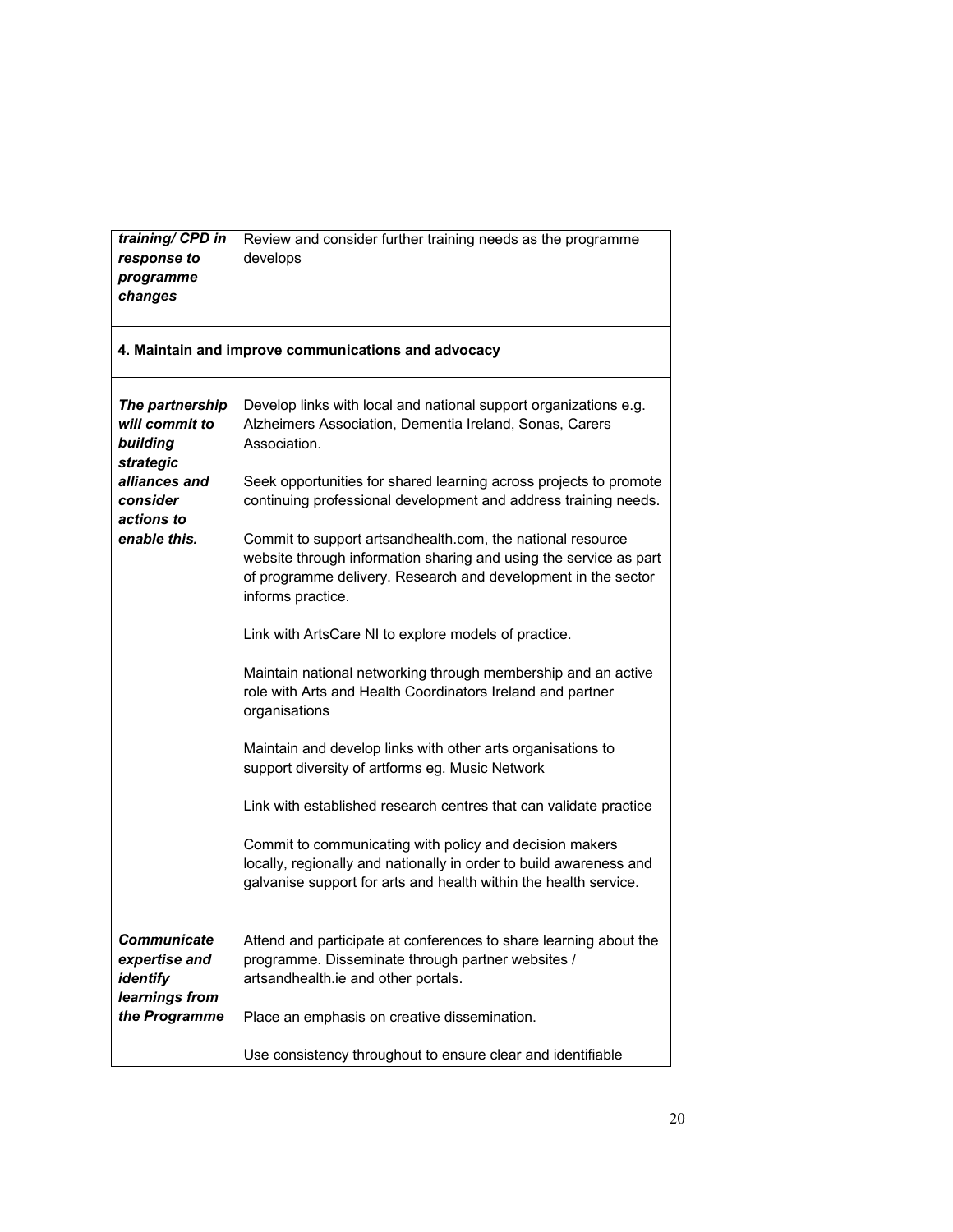|                                                                                                                                                | profile.                                                                                                                                                                                                                                                                                                                                                                                                  |            |
|------------------------------------------------------------------------------------------------------------------------------------------------|-----------------------------------------------------------------------------------------------------------------------------------------------------------------------------------------------------------------------------------------------------------------------------------------------------------------------------------------------------------------------------------------------------------|------------|
|                                                                                                                                                | Adopt a simple branding style for clear and consistent<br>communication.                                                                                                                                                                                                                                                                                                                                  |            |
| <b>Communicate</b><br>value for money                                                                                                          | Address internal communication among all stakeholders, clearly<br>outlining value and benefits of partnership.                                                                                                                                                                                                                                                                                            |            |
|                                                                                                                                                | Assist in consolidating and sharing success and learning to date.                                                                                                                                                                                                                                                                                                                                         |            |
|                                                                                                                                                | Raise the profile of the programme and the value of arts and<br>health practice.                                                                                                                                                                                                                                                                                                                          |            |
| <b>Commitment to</b><br>improving<br>internal                                                                                                  | Ensure the participants needs are central to the planning and<br>delivery of the programme by liaising with patient advocates.                                                                                                                                                                                                                                                                            |            |
| communication                                                                                                                                  | Continue to emphasize the importance of ongoing dialogue<br>between participants, artists and healthcare professionals.                                                                                                                                                                                                                                                                                   |            |
|                                                                                                                                                | Allocate time annually for artists to communicate about the Arts<br>for Health Partnership Programme directly with participants and<br>healthcare professionals involved in programme delivery. It is<br>envisaged that this would be a short intervention lasting less than<br>an hour.                                                                                                                  |            |
|                                                                                                                                                | Provide written information for all stakeholders to distribute to<br>participants and their family and friends, ensuring that language<br>relating to the programme is clear and uncomplicated.                                                                                                                                                                                                           |            |
|                                                                                                                                                | Encourage individual responsibility for utilizing the communication<br>tools such as wiki, blogs, meetings and workshops.                                                                                                                                                                                                                                                                                 | Deleted: ¶ |
| <b>Respond to the</b><br>need for<br>systematic<br>documentation<br>of the arts for<br><b>Health</b><br><b>Partnership</b><br><b>Programme</b> | Count or measure inputs & outcomes:<br>Devise and implement templates to simplify the collection<br>of data.<br>Develop site specific standards for type of anticipated<br>engagement eg. passive /active / individual /group<br>Adopt indicators for success.<br>٠<br>Allocate responsibility to named roles for the collection of<br>data.<br>Allocate responsibility to named roles for sharing of the |            |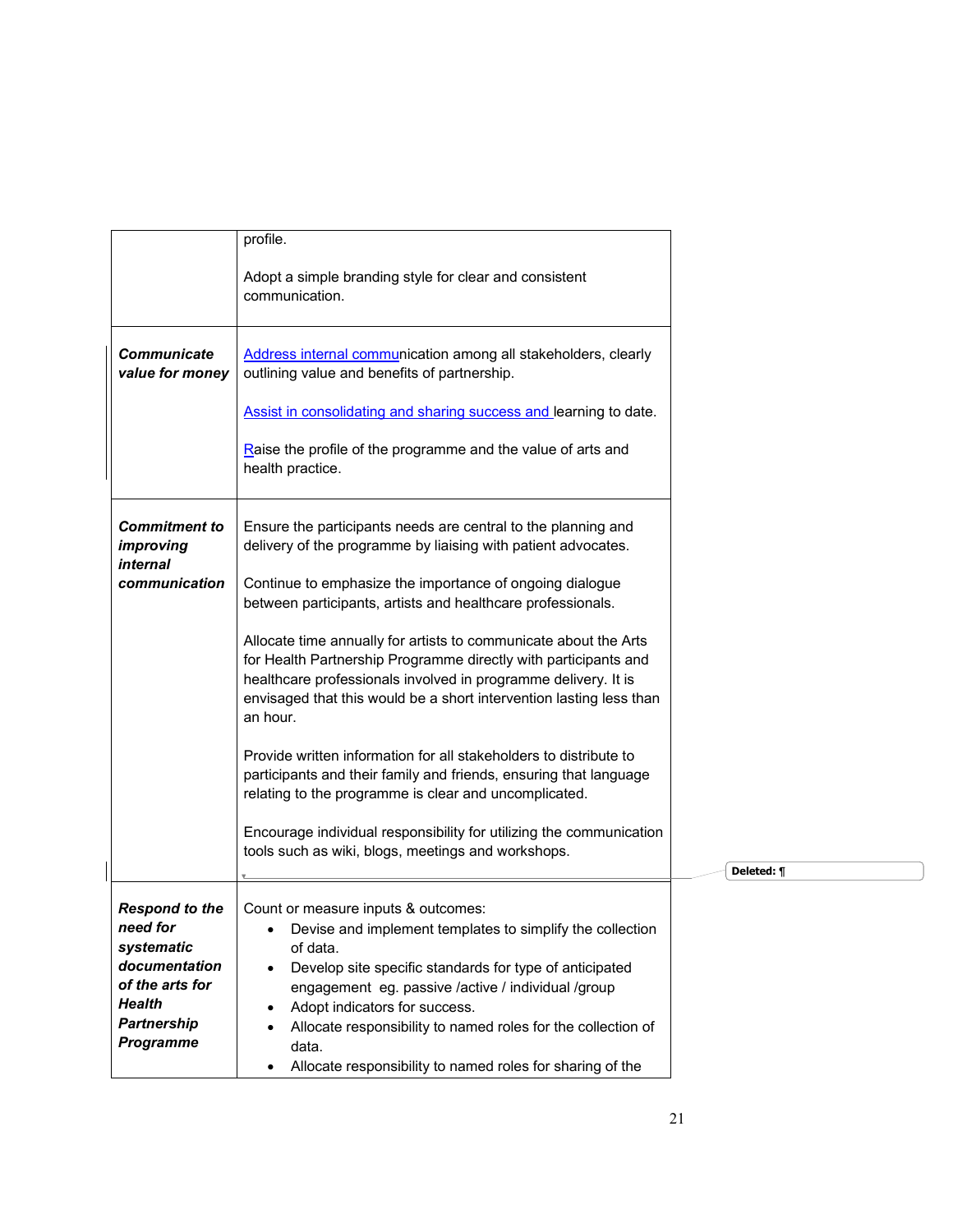|                                                                                          | data                                                                                                                                                                                                                                                                                                                                                                                                                                                                                                                                                                        |
|------------------------------------------------------------------------------------------|-----------------------------------------------------------------------------------------------------------------------------------------------------------------------------------------------------------------------------------------------------------------------------------------------------------------------------------------------------------------------------------------------------------------------------------------------------------------------------------------------------------------------------------------------------------------------------|
| <i><b>Ensure visible</b></i><br>methods of<br>accountability.                            | Maintain an annual report incorporating budgetary and<br>programme information for the Steering Group.<br>Introduce summary annual report for ancillary funders.<br>Maintain an outline report available for general readership and<br>online dissemination through partner websites. (HSE Intranet,<br>www.westcorkartscentre.com).<br>Shared stakeholder responsibility for updating wiki with<br>programme information.<br>Maintain commitment towards<br>supporting artists reflective journals<br>$\bullet$<br>updating patient notes after each session.<br>$\bullet$ |
|                                                                                          | accurately labeled and consented visual documentation.<br>$\bullet$<br>creative documentation for peer and general readership.                                                                                                                                                                                                                                                                                                                                                                                                                                              |
| Take more<br>testimonials-<br>make<br>commitment to<br>hearing voices<br>in diverse ways | Devise and implement tools for collecting participant testimonials<br>including the voices of carers and families.                                                                                                                                                                                                                                                                                                                                                                                                                                                          |
| <b>Celebrate</b><br>achievements                                                         | Make most of the opportunities provided by Age & Opportunity's<br>Bealtaine Festival in May and Positive Ageing week in September<br>as annual or biannual celebrations.<br>The programme will link with community partners to exhibit and<br>share work in the community through local commercial and<br>community venues.                                                                                                                                                                                                                                                 |